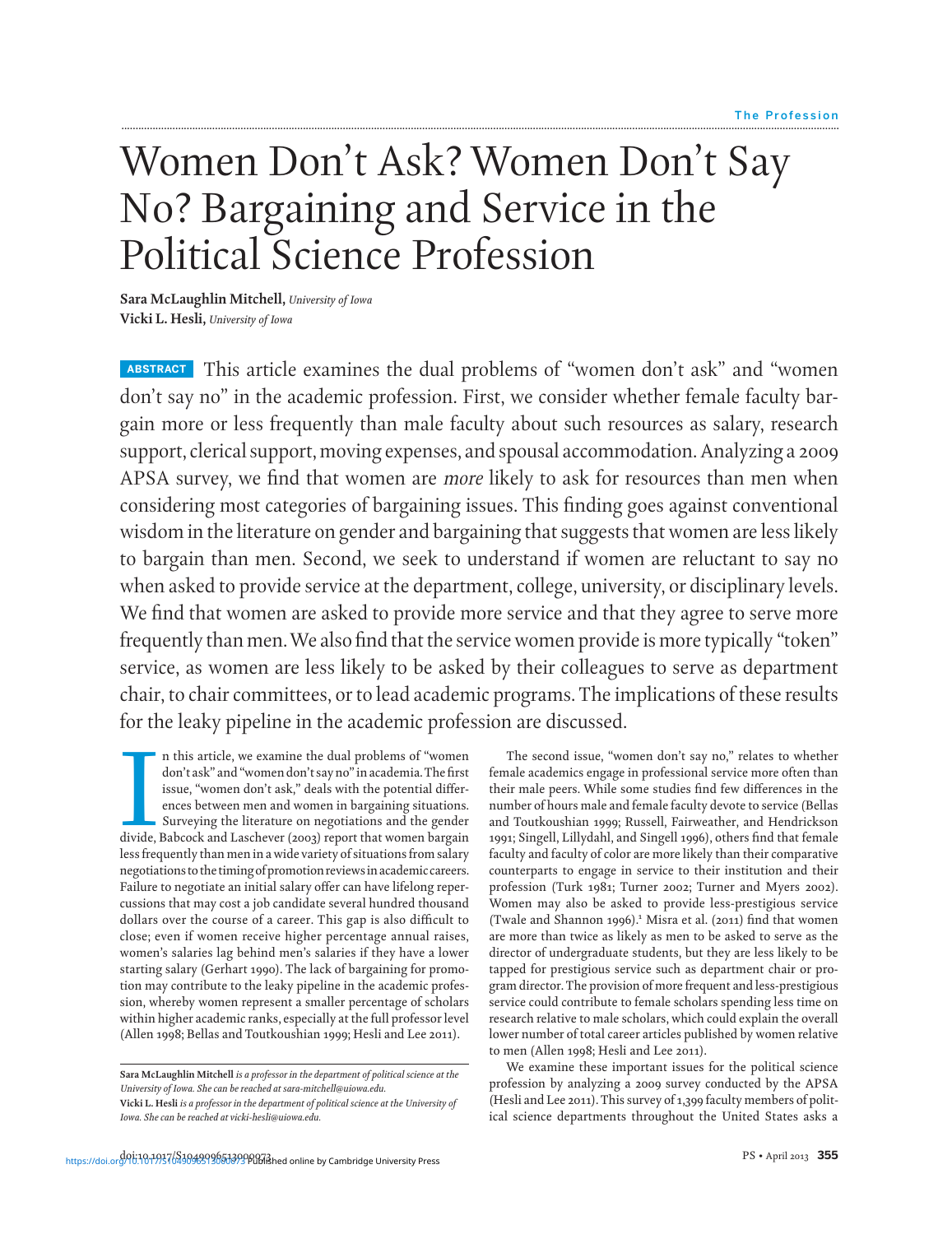variety of questions about resources and service. To address the question of "women don't ask," we consider whether female professors bargain more or less frequently than male professors about such issues as salary, research support, clerical support, moving expenses, and spousal accommodation. Our analyses show that women are *more* likely than men to ask for and receive most of these resources. This goes against conventional wisdom in the literature on gender and bargaining that suggests that women are less likely to bargain for what they need.<sup>2</sup>

The APSA survey also allows us to analyze the issue of "women don't say no" by tapping a variety of different types of professional service at the department, college, university, and disciplinary levels. The survey also usefully distinguishes between volunteering for service, being asked to serve, and agreeing to serve for each category of service. We find that female professors are asked to provide more service than their male colleagues and that they more frequently agree to serve. We also find that the type of service women provide is more typically "token" service, as women are less likely to be asked by their colleagues to serve as department chair, committee chair, or the director of an academic program.

To address these questions, we begin with a discussion of the leaky pipeline in the academic profession and discuss how bargaining and service relate to the declining proportion of women faculty at higher academic ranks. Next, we summarize previous literature on the topics of gender, negotiation, and service. Then we provide a brief description of the survey instrument and methodology used. Finally, we present the empirical results from the APSA survey and discuss the implications of our findings for women's status in political science and in academia more generally.

#### THE LEAKY PIPELINE

Many studies have evaluated the status of women in the academic profession over the past three decades. Evidence for a significant gender gap has been demonstrated with respect to salaries (Bell 2001; Blackaby, Booth, and Frank 2005; Henehan and Sarkees 2009), publication rates and journal/book press placement (Breuning, Bredehoft, and Walton 2005; Breuning and Sanders 2007; Hesli and Lee 2011; Jaschik 2005; Mathews and Andersen 2001), employment at research versus teaching institutions (Sarkees and McGlen 1999), satisfaction with graduate school training (Hesli, Fink, and Duffy 2003), and attrition rates at all academic levels (Sarkees and McGlen 1999). Although recent studies show some decline in the academic gender gap (Henehan and Sarkees 2009; Hesli et al. 2006), female scholars are still underrepresented at high-rank levels relative to the number of women receiving undergraduate degrees.

The 2009 faculty survey conducted by the APSA (Hesli and Lee 2011) shows that the empirical pattern of a leaky pipeline exists in the political science profession.Table 1 shows that women faculty constitute smaller percentages at higher academic ranks. Among female respondents, 3% are lecturers, 42% are assistant professors, 26% are associate professors, and 29% are full professors. This compares to 2% lecturers, 26% assistant professors, 28% associate professors, and 44% percent full professors among male respondents. These differences are statistically significant at the 99% confidence level.3 In political science the leaky pipeline accords with analyses of data in other academic disciplines, where studies control for numerous factors that explain promotion to higher academic ranks. Toutkoushian (1999) finds that female profes-

# *Table 1* **Leaky Pipeline—APSA 2009 Survey Data**

| <b>RANK</b>           | WOMEN       | <b>MEN</b>  | <b>TOTAL</b> |
|-----------------------|-------------|-------------|--------------|
| Lecturer              | $11(3.2\%)$ | 20 (2.1%)   | $31(2.4\%)$  |
| Assistant Professor   | 144 (42.1%) | 252 (26.2%) | 396 (30.3%)  |
| Associate Professor   | 88 (25.7%)  | 269 (27.9%) | 357 (27.4%)  |
| <b>Full Professor</b> | 99 (29.0%)  | 422 (43.8%) | 521 (39.9%)  |
| Total                 | 342 (26.2%) | 963 (73.8%) | 1.305        |
| $x^2$ (3) = 36.9**    |             |             |              |
|                       |             |             |              |

\*\*Significant at 95% level.

sors are significantly less likely to achieve the ranks of tenured professor or full professor than male professors, controlling for the faculty member's race, years of experience, and research productivity such as career total of books, journal articles, and book chapters. Perna (2001) reaches similar conclusions in her analysis of data from the 1993 National Study of Postsecondary Faculty. She finds that women at four-year institutions are significantly less likely than men to be promoted to the rank of full professor when controlling for differences in human capital, research productivity, and structural characteristics.

The issues of "women don't ask" and "women don't say no" are crucial for analyzing the leaky pipeline in academia for two reasons. First, the lack of women at senior ranks increases the service burden of women at the upper ranks. Administrators and professional associations seek to create committees that are representative of different constituent groups, which typically increases the service burden for more senior female faculty and other minority groups, such as African Americans or Latinos. If women devote more time to service activities relative to research, this could slow their research productivity and contribute to the gender gap in publications. Lower productivity, in turn, could slow the pace of women's salary trajectories. Second, if women are more reluctant to bargain their initial faculty salaries, this could enhance gender differences in salary at all ranks. The most recent 2010–2011 salary data from the American Association of University Professors (AAUP) show that female faculty members earn 81% of male faculty's salaries when considering all types of academic institutions.4 At PhD-granting institutions, the gap is even wider, as women's salaries are only 78% of men's salaries. Many institutions grant significant salary increases at promotion steps, thus the two problems are related, because the lack of progress for some women up through the academic ranks suppresses their salaries relative to male peers. Yet we have little evidence about whether these problems of less bargaining and excessive service are pervasive in political science. Empirical analyses of the 2009 APSA survey provide valuable insights into these important issues.

#### WOMEN DON'T ASK?

In their book, *Women Don't Ask: Negotiation and the Gender Divide*, Babcock and Laschever (2003, 1–3) argue that women negotiate much less frequently than men, with men renegotiating offers three to four times more often than women (Babcock et al. 2006). The authors' research confirmed this pattern when examining starting salaries of graduates with masters' degrees from Carnegie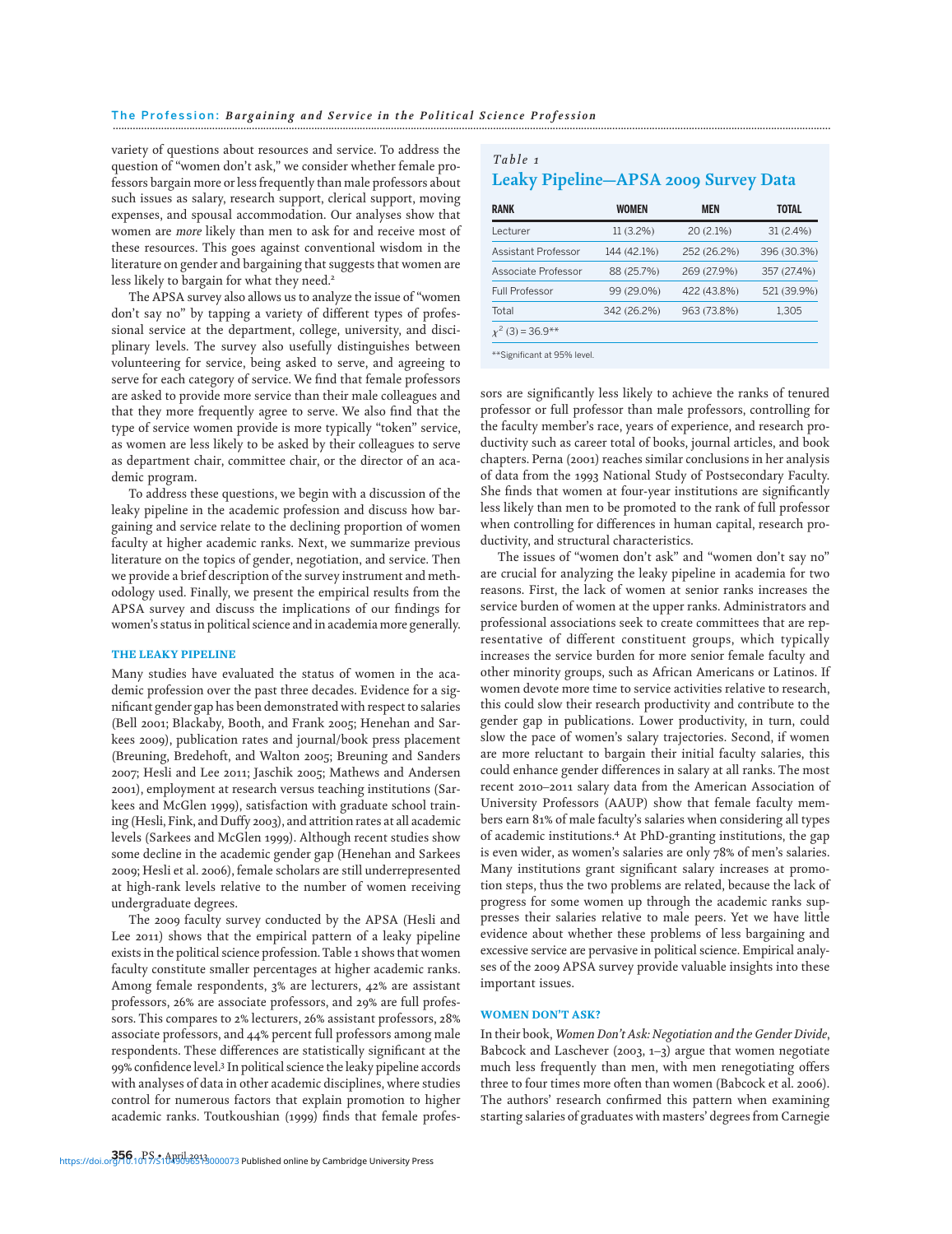Mellon University . Male graduates renegotiated their initial salary offers eight times as often as women, which translated into a \$4,053 starting-salary differential. The findings were also demonstrated in experimental settings, where men asked for more money after playing the game Boggle nine times as often as female experimental subjects (Bowles, Babcock, and Lai 2006). In several experiments the authors confirmed that women negotiate less frequently than men and that women are often made worse off when they initiate negotiations—both male and female participants evaluate women less favorably when women are observed initiating negotiations. Rudman's (1998) experiments showed that these backlash effects might be stronger when women negotiate with other women as they are perceived to violate their gender's cooperative negotiation norms.

Several negative consequences emerge when women negotiate less frequently than men, especially in workplace situations. First, failure to negotiate contributes to the salary gap between advancement" (Greig 2008, 502). Similar patterns have been observed in academic settings. Controlling for productivity and experience, women are less likely to achieve higher academic ranks than men (Toutkoushian 1999). Studies also show that female faculty members are less likely to put themselves forward for administrative positions (Chesterman, Ross-Smith, and Peters 2005), which could contribute to the male-female academic salary gap. As we show in the next section, this could be exacerbated by male colleagues failing to ask their female colleagues to take on important administrative positions.

#### Women Don't Say No?

In this section, we review research on allocation of faculty time, focusing on gender differences in the amount and type of service provided to the university and the academic profession. Knowledge of how academics allocate their work time to different aspects of their job helps explain the leaky pipeline in political science

*If women spend more time on teaching and service relative to research, this could contribute to the publication gap between male and female faculty.With fewer women at higher academic ranks, fewer women are available to do the service required at associate professor and full professor levels. Thus, senior women could be doing more service than senior men.*

**.............................................................................................................................................................................................................................................................**

men and women in professional settings. Babcock and Laschever (2003, 6465) provide a useful example of a female plant biologist at a large state university who realized she was underpaid relative to her male coauthor when they jointly applied for a research grant. When she spoke to her colleague about the salary difference, he told her that he negotiated his salary each year, with a goal of achieving a 3% or higher increase. The female scholar had not negotiated her salary until she realized, given her publications and grants record, that she was underpaid. The backlash against women may also hurt them in negotiations.When women try to negotiate their salary, they receive lower wages than their male counterparts (Gerhart and Rynes 1991).Women are also less likely to receive outside job offers, and they are less likely to receive matching counteroffers from their current employers when they are successful in obtaining outsider offers (Blackaby, Booth, and Frank 2005).

Second, the leaky pipeline described earlier could be a function of women not pushing for promotion to higher academic ranks. Greig (2008) analyzed negotiation and promotion patterns in a large US investment bank, surveying more than 300 employees. She had access to detailed information about the number and dates of promotions for each employee. At the end of the survey, she gave participants an option to receive a Starbucks gift card and to specify the amount of the gift card. Greig found that women were significantly less likely to ask for a gift card in comparison to men; close to 25% of all women did not ask for a card, compared to 10% of men. She also found that this lower frequency of negotiation was consequential for employees' careers at the bank as well; women who negotiated less for the gift cards also experienced longer time periods since their last promotion. "People who made a Starbucks card request were promoted more than 17 months sooner at each promotion.... These findings provide strong evidence that propensity to negotiate is associated with quicker

and other academic professions. If women spend more time on teaching and service relative to research, this could contribute to the publication gap between male and female faculty. With fewer women at higher academic ranks, fewer women are available to do the service required at associate professor and full professor levels.Thus, senior women could be doing more service than senior men.

Several empirical studies have analyzed data from the National Survey of Postsecondary Faculty (NSOPF), which has collected data on 7,000 to more than 18,000 faculty members across all disciplines. The survey was conducted in several waves: 1987–1988, 1992–1993, 1998–1999, and 2003–2004. Earlier studies examining these survey data find that faculty work 50 to 55 hours per week on average (Jacobs 2004, 7; Link, Swann, and Bozeman 2008, 365). The number of hours faculty spend on research, teaching, and service has increased over time (Milem, Berger, and Dey 2000). In a 2008–09 survey, Misra et al. (2011) find the average number of faculty weekly hours worked is 64 hours. Several factors explain variance in the amount of hours worked by full-time faculty including marital status, rank, age, institution type, administrative positions, and field (Jacobs 2004).

Gender patterns have been analyzed in studies of faculty time allocation. Some NSOPF studies find few differences in the total hours male and female faculty devote to service (Bellas and Toutkoushian 1999; Russell, Fairweather, and Hendrickson 1991; Singell, Lillydahl, and Singell 1996), while other scholars find that female faculty and faculty of color are more likely to engage in service to their institution and their profession (Turk 1981; Turner 2002; Turner and Myers 2002). A 2008–2009 study of 350 faculty members at the University of Massachusetts by Misra et al. (2011) found that women are often taxed to do more service in academia, especially as they become more senior. In an analysis of female faculty in science and engineering disciplines, Link, Swann, and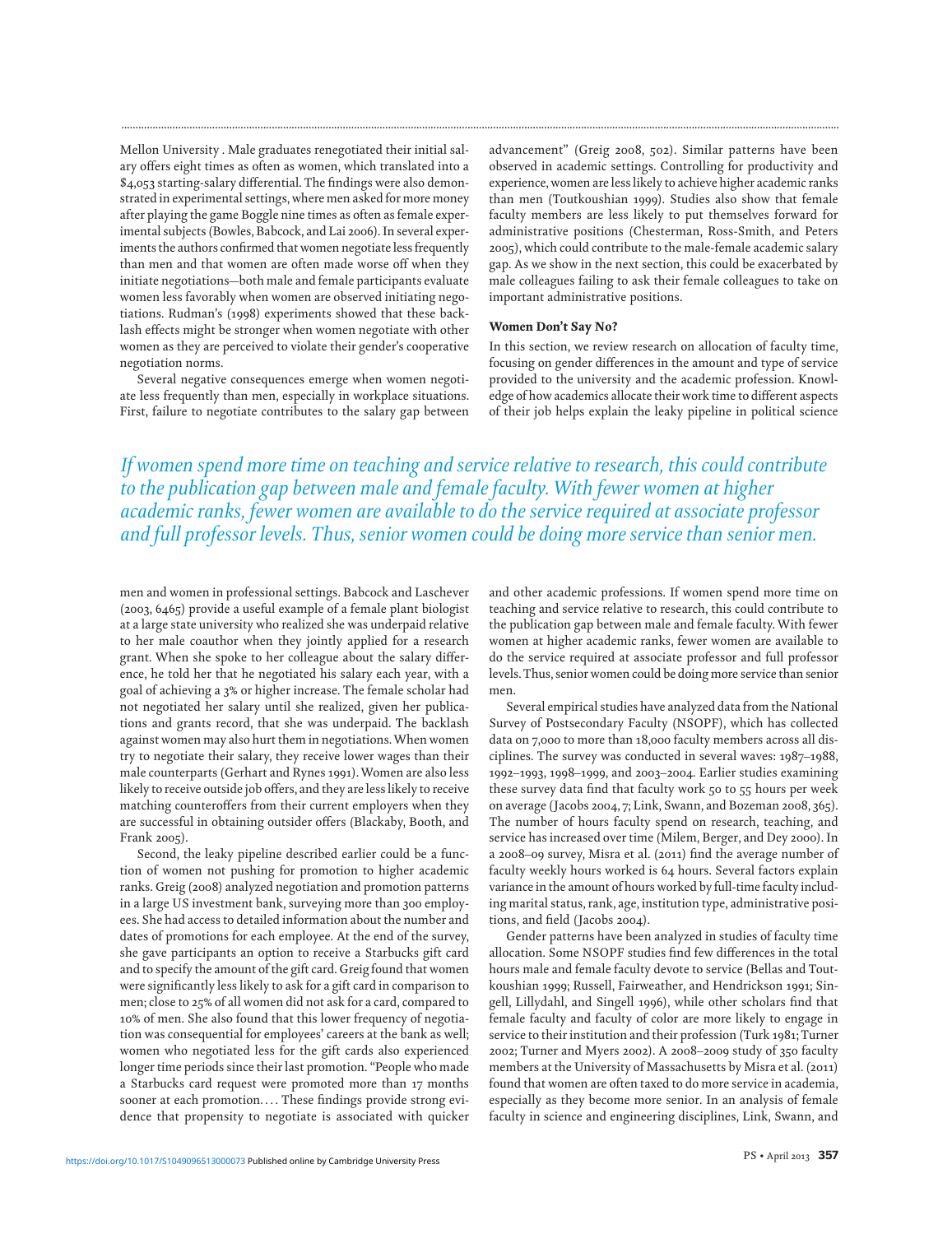Bozeman (2008, 366) reach a similar conclusion: "women work slightly more hours than men, and they spend more time on teaching, grant writing, and service but less time on research."

Female faculty members also tend to be more involved in university governance than their male peers. Although overall differences in committee participation is small, "Female faculty at doctoral universities report serving on . . . about one half more total committees than males ... females at doctoral institutions spend 15% more hours on committee work than males" (Porter 2007, 532–34). Similar patterns were uncovered in studies examining participation by faculty on university-wide committees. "An analysis of academic governance in the California university system found that female faculty were more likely than male faculty to have positions on university-wide committees" (Porter 2007, 527). This confirmed an earlier study by Turk (1981, 221) that analyzed faculty participation on university committees for 19 California schools; she found "a consistent pattern of marked over participation by women."

Analyses of faculty time allocation also suggest that female faculty spend more time on teaching than male faculty (Singell, Lillydahl, and Singell 1996; Winslow 2010).5 Allen's (1998) analysis of the 1993 NSOPF survey found that female faculty devote a higher percentage of their overall time to teaching: "Women faculty ... devoted large proportions of their professional time to instruction ... Women gave 47% of their time to teaching, 18% to research, and 29% to administration and service. Men devoted only 41% of their time to teaching, but gave 27% of their time to research" (Allen 1998, 33). Misra et al. (2011) confirm the gap between male and female faculty in their time devoted to research, with men spending seven and a half extra hours on research per week, which could explain why women have significantly fewer published articles. Misra et al. (2011) found stark differences in time allocation at the associate professor level: "male associate professors spent 37% of their time on research, while women associate professors spent 25% of their time on research.While women associate professors spent 27% of their time on service, men spent 20% of their time on service . . . Men and women associate professors spent about the same amount of time on service to the profession (5.4 hours a week), but women spent much more time on service to the university (11.6 hours versus 7 hours)" (Misra et al. 2011, 2).

Explanations for differences in service provision include the argument that women and minority faculty are often selected for committee work by administrators to ensure diversity and fair representation (Park 1996). Women are more likely than men to view service as vital to their university and important for mentoring students.Women also report stronger feelings of guilt for burdening other faculty and graduate students with service they fail to provide (Misra et al. 2011). A perceived need to change policies and practices in the university governing system can also result in women and minority faculty members engaging in a higher level of service (Park 1996).

In addition to differences in the amount of service female faculty provide, studies also reveal differences in the types of service that men and women provide. Some studies conclude that women are more likely to provide "token" service, as men are more likely than women to be tapped for prestigious service positions such as department chair, program chair, journal editor, or dean. In educational administration, Twale and Shannon (1996, 119) found that male faculty had more years of administrative experience,

especially at the department level. Misra et al. (2011, 1) also found that men were much more likely to have served as department chair: "among full professors—35 % of men have chaired, while only 14 % of women have done so."

Misra et al. (2011) found that women were taking lessprestigious, time-consuming service jobs, therefore being twice as likely to serve as director of undergraduate studies than their male faculty peers. Monroe et al. (2008) describe the pattern of women holding less-prestigious administrative positions as gender devaluation, whereby administrative positions lose their aura or authority when held by women. Women are also reluctant to apply for administrative jobs unless asked to do so (Chesterman, Ross-Smith, and Peters 2005), which contributes to a higher percentage of their overall service duties being less prestigious. Studies of committee work have confirmed this pattern, showing distinctions across types of committees: "Qualitatively, the type of committees on which women served differed.Women reported serving on nominating, membership, awards, graduate student, and steering committees, while men reported sitting on leadership, policy, and assessment committees" (Twale and Shannon, 1996, 120–21). In short, women might be agreeing to do more service for their universities and their professions, but these activities may not pay off in the same way they do for men given the token nature of many of these roles. The APSA survey data are extremely useful for determining if the patterns of "women don't ask" and "women don't say no" are pervasive in the political science profession.

#### RESEARCH DESIGN

To see how these issues influence women in the academe, we analyze a 2009 APSA survey of 1,399 faculty members of US political science departments.We describe the survey methodology in detail in appendix B (see also Hesli and Lee 2011). Political science data provide a good sample for generalizing to the broader sample of university faculty given that the percentage of women receiving PhDs in political science is fairly close to the average for all academic professions.6 The questions in the survey are ideal for analyzing gender patterns of bargaining and service. To capture potential gender differences in bargaining, we use a question, *Bargaining for Resources*, that asks whether respondents have received various resources as a result of their own negotiations (asked/ bargained for by me), as part of an external award, or as part of an offer by the university. This includes any resources received since the initial contract for the respondent's current position. The resources listed include course release time, research assistants, discretionary funds, travel funds, summer salary, special timing of tenure track, moving expenses, housing subsidies, child care, partner/spouse position, and clerical/administrative support. For each respondent, we generated a count variable for all resources received within each category of how the resources were obtained: asked/bargained for by me (1.46), part of an external award (0.53), or offered by university (2.27).7

To examine gender differences in academic service, we look at different types of service at the department, college, university, and disciplinary levels. Our first indicator, *Undergraduate Projects Supervised*, counts the total number of honors theses, independent studies, and senior projects that a respondent supervises each semester (mean = 3.73). The second measure, *Total Advisees*, captures the number of students that a respondent advises in an official capacity at the undergraduate, MA, and PhD levels, as well as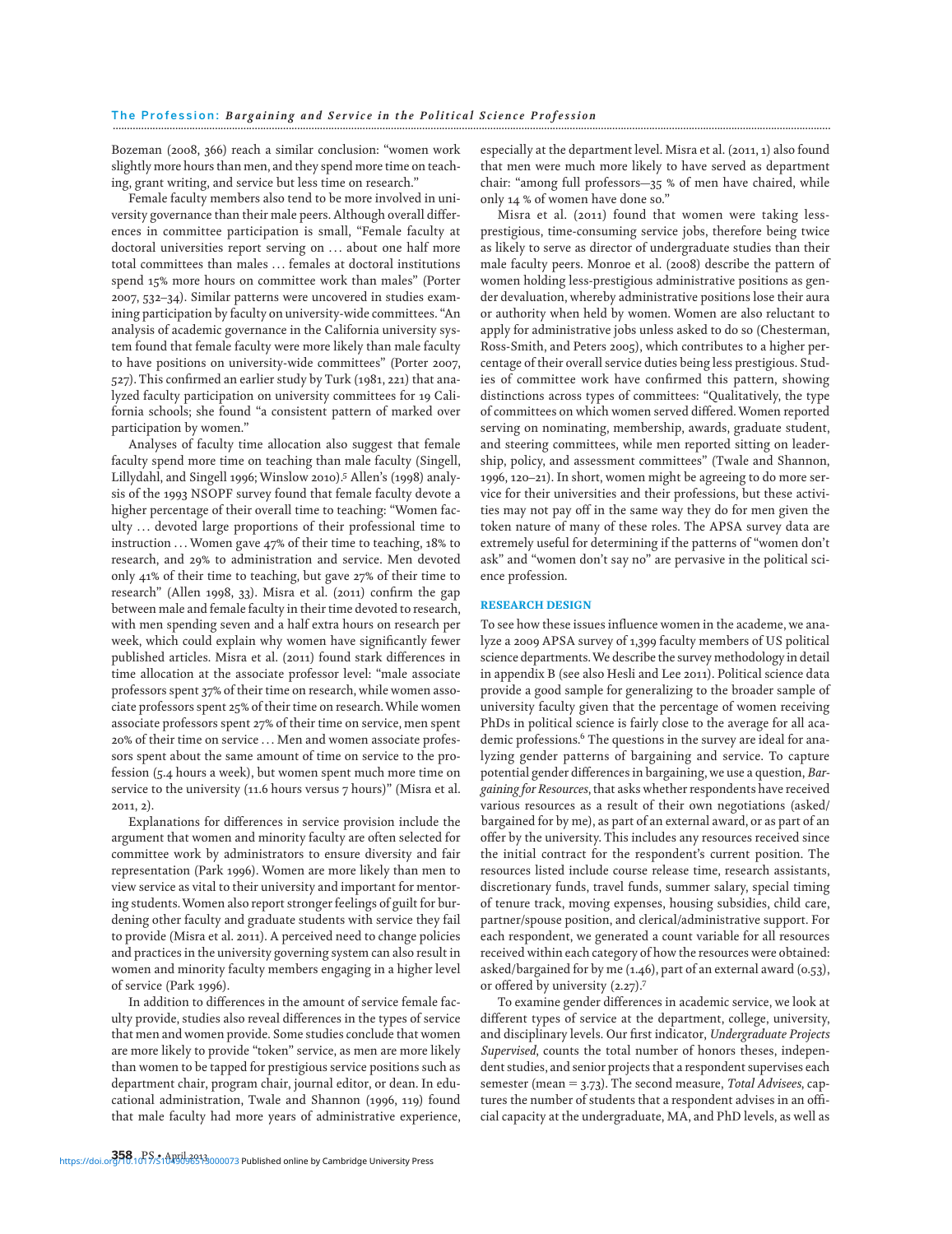the number of postdocs and junior faculty that the respondent supervises (mean  $= 24$ ). We generate count variables to capture *Service to Department, College, and University* by summing across department-, college-, and university-level committee assignments.We calculate counts of committee assignments on the basis of how respondents were recruited: volunteered (0.52), asked to serve (1.23), served (2.69), and chaired (1.03). We also examine a question of whether respondents are asked by their colleagues to serve as department chair (41% yes, 59% no) or to direct a department program or section (41% yes, 59% no). Our final measures for service denote *Service to Discipline* including (means in parentheses) number of books reviewed (2.52), number of articles reviewed (8.74), number of editorial boards (0.71), and number of professional committees (1.05). We also generate a count variable for *Total Service* that sums across all types of disciplinary service (mean  $=$  15.46).

To test our hypotheses relating gender to bargaining and service, we also estimate multivariate models that control for a variety of factors. Because the dependent variables are event counts, we use negative binomial models to allow for the possibility that events are not independent from each other. The first control variable, *Rank*, consists of four possible appointment levels (1 = instructor/post-doc/ lecturer/fellow, 2 = assistant pro $fessor, 3 = associative professor,$ 4-professor; see table 1 for distribution).8 *Female* is coded one for women (25%), zero for men (75%).*Minority*is coded oneif the respondentsidentify themselves asamember ofanethnic or racial

# *Table 2* **Bargaining for Resources<sup>a</sup>**

**.............................................................................................................................................................................................................................................................**

| <b>INDEPENDENT VARIABLES</b>         | <b>TOTAL RESOURCES</b><br><b>ASKED FOR/BARGAINED</b> | <b>TOTAL RESOURCES,</b><br><b>EXTERNAL AWARD</b> | <b>TOTAL RESOURCES,</b><br><b>PART OF UNIVERSITY OFFER</b> |
|--------------------------------------|------------------------------------------------------|--------------------------------------------------|------------------------------------------------------------|
| Rank                                 | 0.012                                                | $0.501**$                                        | $-0.043$                                                   |
|                                      | (0.04)                                               | (0.08)                                           | (0.03)                                                     |
| Female                               | $0.245**$                                            | $0.284*$                                         | $0.164**$                                                  |
|                                      | (0.08)                                               | (0.15)                                           | (0.06)                                                     |
| Minority                             | $0.298**$                                            | $-0.179$                                         | 0.019                                                      |
|                                      | (0.11)                                               | (0.21)                                           | (0.08)                                                     |
| Children                             | $0.219**$                                            | $0.587**$                                        | $0.366**$                                                  |
|                                      | (0.07)                                               | (0.14)                                           | (0.06)                                                     |
| PhD program                          | $0.304**$                                            | $1.087**$                                        | $0.210**$                                                  |
|                                      | (0.08)                                               | (0.15)                                           | (0.06)                                                     |
| MA program                           | 0.049                                                | $0.588**$                                        | 0.115                                                      |
|                                      | (0.10)                                               | (0.18)                                           | (0.07)                                                     |
| Tenured female faculty in department | 0.167                                                | $-0.183$                                         | 0.004                                                      |
|                                      | (0.12)                                               | (0.25)                                           | (0.09)                                                     |
| Outside offer                        | $0.399**$                                            | $0.641**$                                        | $0.263**$                                                  |
|                                      | (0.08)                                               | (0.14)                                           | (0.06)                                                     |
| Constant                             | $-0.109$                                             | $-3.491**$                                       | $0.563**$                                                  |
|                                      | (0.15)                                               | (0.31)                                           | (0.11)                                                     |
| Observations                         | 1.305                                                | 1,305                                            | 1,305                                                      |
| Test of $\alpha = 0$                 | $x^2$ = 461.6**                                      | $x^2$ = 442.8**                                  | $x^2 = 317.7**$                                            |

<sup>a</sup>Standard errors in parentheses; \* significant at 90% level; \*\* significant at 95% level.

## *Table 3* **What Do Women Bargain For?**

| <b>ASKED FOR</b>                |                          |            | <b>PART OF EXTERNAL AWARD</b> | <b>OFFERED BY UNIVERSITY</b> |              |            |
|---------------------------------|--------------------------|------------|-------------------------------|------------------------------|--------------|------------|
| CATEGORY                        | <b>Women<sup>a</sup></b> | <b>Men</b> | <b>Women</b>                  | <b>Men</b>                   | <b>Women</b> | <b>Men</b> |
| Course Release Time             | 32.7%*                   | 23.3%      | 13.5%                         | 10.1%                        | 40.1%*       | 29.9%      |
| Research Assistant              | 23.5%*                   | 14.7%      | 13.5%                         | 10.4%                        | 28.4%        | 23.6%      |
| Discretionary Funds             | $21.5\%*$                | 16.1%      | 3.2%                          | $6.6\%*$                     | 23.5%        | 22.1%      |
| <b>Travel Funds</b>             | $31.2\%$ *               | 23.9%      | 8.6%                          | 10.5%                        | 64.8%*       | 49.3%      |
| Summer Salary                   | 20.1%                    | 18.1%      | 14.3%*                        | 8.9%                         | 26.4%        | 27.9%      |
| Special Timing of Tenure Track  | 11.2%                    | 9.4%       | 0%                            | 0.1%                         | $9.2\%$ *    | 6.1%       |
| Moving Expenses                 | 20.6%*                   | 15.3%      | 0.6%                          | 0.7%                         | 37.5%*       | 28.6%      |
| <b>Housing Subsidy</b>          | 1.2%                     | 1.5%       | 0%                            | 0.5%                         | 4.3%         | 4.1%       |
| Child Care                      | 0.9%                     | 0.6%       | 0%                            | 0%                           | $4.3\%*$     | 1.5%       |
| Partner/Spouse Position         | $8.3\%*$                 | 3.6%       | 0%                            | 0%                           | 2.3%         | 2.0%       |
| Clerical/Administrative Support | 6.0%                     | 7.3%       | 2.3%                          | $4.7\%*$                     | $24.9\%*$    | 18.4%      |

aThe percentages represent the percentage of men and women who asked for or received the designated item from their university. An asterisk indicates the chi-square test for independence produces a value greater than the 95% critical value.

minority group (11% yes, 89% no).*Children*is a dummy variable that equals oneif the respondent or their spouse or partner has any children (53% yes, 47% no). We also control for structural factors that could vary across institutions by distinguishing between *PhD granting programs*(32%), *MA granting programs*(19%), and other types of universities and colleges (these are primarily bachelor degree-

grantinginstitutions—the omitted baseline, 49%).To capture structural or climate differences at the department level, we include a dummy variable for *Tenured Female Faculty in Department* that equals one if the respondent's department has one or more female tenured faculty (9% yes, 91% no). Our final variable, *Outside Offer*, helps to consider a respondent's potential for outside options (27%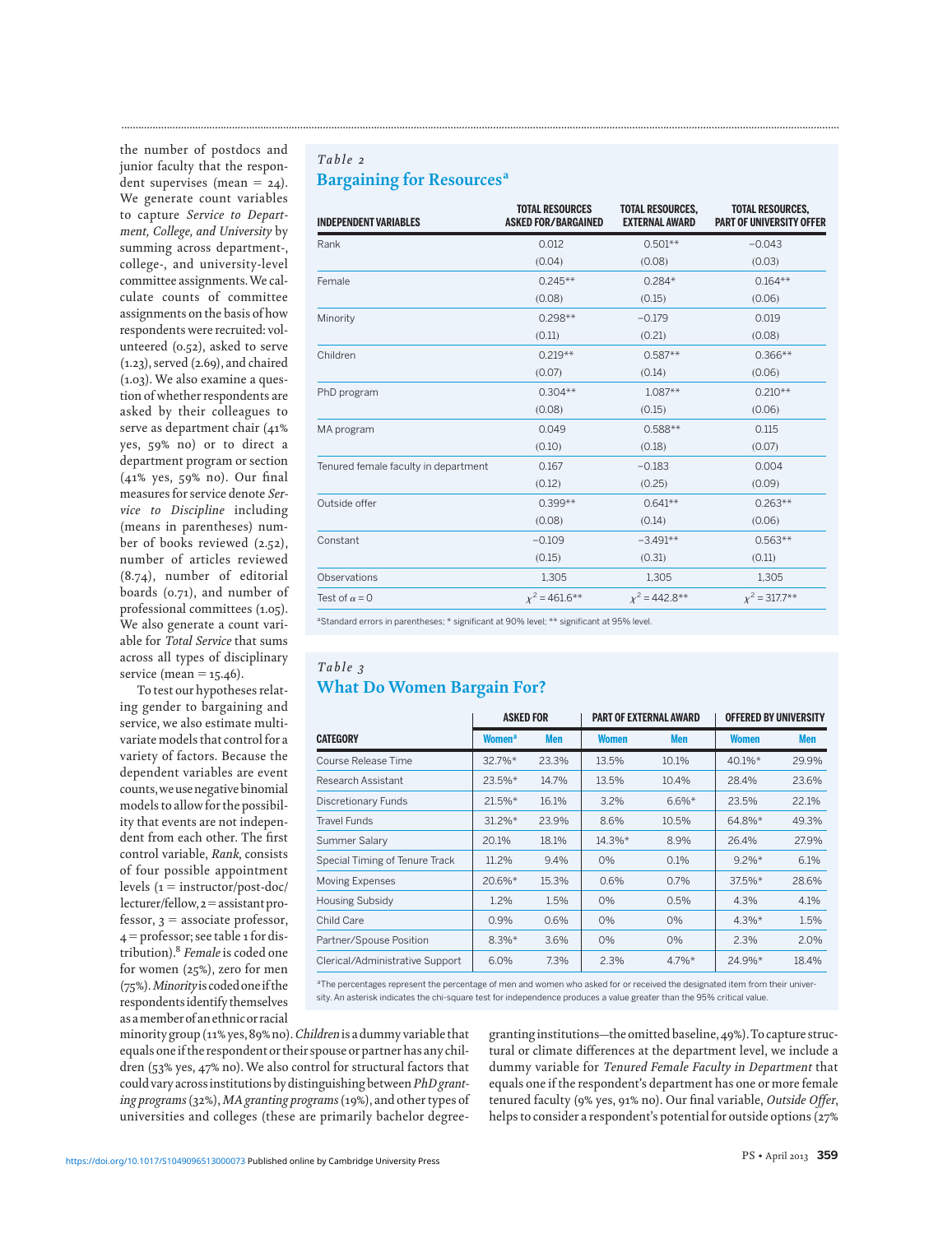yes, 73% no). It is important to include this variable given that resources, especially those that faculty may ask for or receive through an external award, may be received through the process of receiving an offer from another university.

#### EMPIRICAL RESULTS

We begin with an analysis of the question "women don't ask" by looking at differences between male and female faculty in resources that they bargain for and report receiving. As noted earlier, we separate the bargaining count variables by considering how the resources were obtained: asked for/bargained for by me, part of external award, or part of university offer. We see in table 2 that female respondents are significantly *more* likely to bargain for and report receiving a higher number of resources in each of these categories. Respondents at higher rank are more likely to obtain resources through external awards. Respondents with children and those who work at a PhD-granting institution report a significantly higher level of bargaining across all measures.<sup>9</sup> Obtaining an outside offer also leads to bargaining for and receiving more resources.

We also estimate the bargaining models in table 2 for split samples of assistant professors only and tenured professors (associate/full) to determine how rank might influence the relationship between gender and bargaining.<sup>10</sup> For the "part of external award" category, *Female* is positive and significant only for the assistant professor subsample and insignificant for the associate/full professor subsample. Junior women may wait for good opportunities to bargain, such as when they receive an outside offer. However, the model for the "offered by university"

category shows that *Female* is positive and significant in both subsamples (assistant or associate/full). For the "asked for/bargained for by me" resources category, *Female* is positive and significant only for the associate/full professor group. This reflects a more active decision by tenured female faculty to bargain for (and report receiving) resources, something they may learn as their advance through their career. This could also occur if senior women have fewer external options for career advancement due to spousal or family issues.

In table 3, we look at gender differences across 11 different types of resources that may benefit faculty members in their careers. Using a simple bivariate analysis, we see that in the "asked for" category, women are more likely than men to pursue course release time, research assistants, discretionary or travel funds, moving expenses, or a position for their partner or spouse. In contrast, women are not significantly more likely to request summer salary, special timing, housing subsidy, child care or clerical assistance. On one hand, it is surprising that women are not more likely to bargain for issues that may more directly affect them than men, such as child care or the special timing of the tenure track. Of course, we do not have information about the policies that exist at the respondents' institutions on these issues, so the lack of bargaining on an issue like tenure clock timing could reflect a policy already in place that

# *Table 4* **Gender and Academic Service**

| CATEGORY                          | <b>WOMFNa</b> | <b>MFN</b> |
|-----------------------------------|---------------|------------|
| Undergraduate Projects Supervised |               |            |
| Number of honors thesis           | 0.79          | 0.67       |
| Number of independent studies     | 1.23          | 1.32       |
| Number of senior projects         | 1.20          | 1.00       |
| Advisees                          |               |            |
| Undergraduates                    | $15.63**$     | 13.18      |
| MA students                       | 3.18          | 2.28       |
| PhD students                      | 0.92          | 0.99       |
| Postdocs                          | 0.01          | $0.03*$    |
| Service (Internal) <sup>b</sup>   |               |            |
| Department level committees       | $1.64***$     | 1.37       |
| School/college level committees   | $0.80**$      | 0.63       |
| University level committees       | 0.61          | 0.56       |
| Service (External)                |               |            |
| Book reviews                      | 2.58          | $3.47**$   |
| Article reviews                   | 9.51          | 11.85**    |
| Served on editorial boards        | 1.00          | 0.99       |
| Served on professional committees | $175***$      | 1.35       |

<sup>a</sup>The values represent the means for each group. An asterisk indicates the t-test for the difference of means between groups produces a calculated value greater than the 90 percent critical t-score; two asterisks indicate significance for the difference of means test at the 95 percent level.

<sup>b</sup>The service variables provide a summary count only for the category of "served."

### *Table 5* **Total Number of Undergraduate Projects Supervised<sup>a</sup>**

| <b>INDEPENDENT VARIABLES</b> | <b>ALL</b><br><b>RESPONDENTS</b> | <b>MEN</b>        | <b>WOMEN</b>        |
|------------------------------|----------------------------------|-------------------|---------------------|
| Rank                         | $0.236**$                        | $0.268**$         | $0.158**$           |
|                              | (0.047)                          | (0.058)           | (0.078)             |
| Female                       | 0.059                            |                   |                     |
|                              | (0.081)                          |                   |                     |
| Minority                     | 0.108                            | $0.238*$          | $-0.154$            |
|                              | (0.108)                          | (0.136)           | (0.176)             |
| Children                     | $0.149*$                         | 0.089             | $0.244*$            |
|                              | (0.082)                          | (0.103)           | (0.134)             |
| PhD program                  | $-0.197**$                       | $-0.052$          | $-0.466**$          |
|                              | (0.085)                          | (0.106)           | (0.141)             |
| MA program                   | $-0.075$                         | $-0.050$          | $-0.103$            |
|                              | (0.101)                          | (0.123)           | (0.172)             |
| Tenured female faculty       | $0.260**$                        | $0.440**$         | $-0.350$            |
| in department                | (0.117)                          | (0.137)           | (0.227)             |
| Outside offer                | 0.132                            | 0.069             | 0.225               |
|                              | (0.084)                          | (0.102)           | (0.150)             |
| Constant                     | $0.436**$                        | 0.300             | $0.816**$           |
|                              | (0.162)                          | (0.196)           | (0.244)             |
| Observations                 | 981                              | 668               | 313                 |
| Test of $\alpha = 0$         | $x^2$ = 2666.79**                | $x^2$ = 2056.54** | $\chi^2$ = 551.04** |

<sup>a</sup>Standard errors in parentheses; \* significant at 90% level; \*\* significant at 95% level.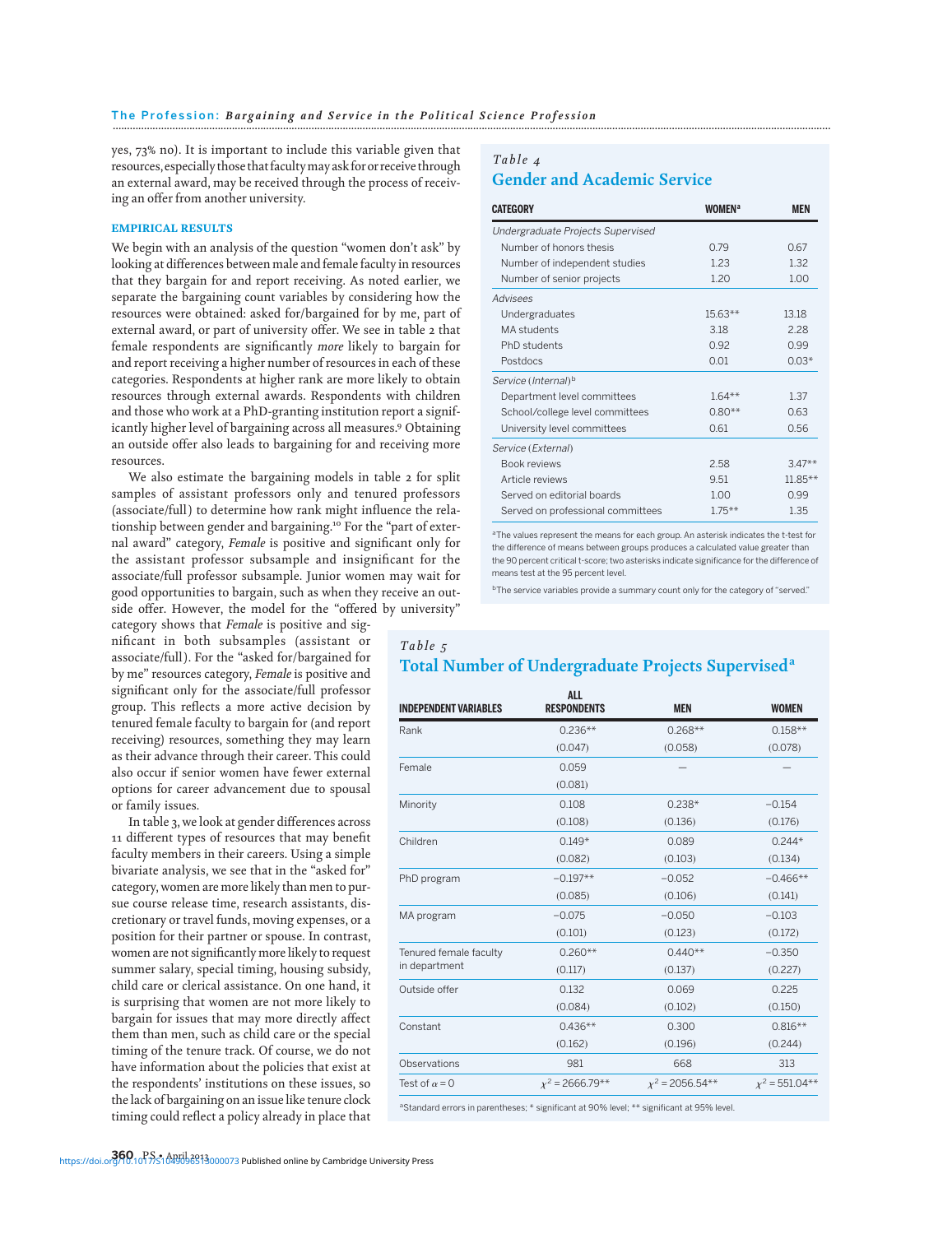provides this support to probationary faculty.<sup>11</sup> On the other hand, we see women bargaining more for many resources that could be treated as "gender neutral" issues, such as travel funds, discretionary funds, or research assistants. Overall our evidence suggests that women bargain more frequently than men, suggesting that the behavior of female faculty may be different compared to the women who have been the focus of earlier studies relating gender and bargaining.

Note that the survey question asks if respondents have *received* any of the resources through the three primary mechanisms (asked for/ bargained by me, part of an external award, or offered by university). Perhaps, some nonresponse cases reflect situations where respondents have asked for these resources but did not receive them. If women are less successful than men in negotiations, the coded data could come from a biased subset of women (and men) who have been particularly successful in asking for and receiving various resources. Although the APSA survey does not include a question about the respondent's salary, it does include a question about whether a respondent felt any salary discrimination on the basis of gender. A small percentage of total respondents answer affirmatively to this question (7.93%), and female respondents are significantly more likely to report gender-based salary discrimination than male respondents (79.28% of the respondents in the 7.93% group are female). With respect to salary,

this preliminary evidence indicates that women may feel like they are not adequately compensated and that such differences partly stem from gender-based discrimination. Thus, engaging in bargaining activities and being satisfied with the outcomes of bargaining may represent different dynamic processes.12

Now we turn to an analysis of the second question, whether "women don't say no" when it comes to providing service to their department, university, and the profession. In table 4, we present difference of means tests for a variety of the service variables used in the multivariate models. In table 5, we estimate multivariate event count models for the total number of undergraduate projects supervised for the full sample and separate subsamples for male and female respondents. In the analyses for the full sample we see that the coefficient for *Female* is positive but not statistically significant. This lack of significance can also be seen in the difference of means test in table 4 for each component measure (honors theses, independent studies, and senior projects). On one hand, the subsample results for gender in table 5 suggest that at higher ranks, male respondents supervise more undergraduate projects than female respondents (0.268 coefficient for men versus 0.158 coefficient for women), while women employed in departments offering a PhD supervise fewer undergraduate projects than do men.

On the other hand, women have a significantly higher number of total advisees, as we can see in table 6. The coefficient for *Female* is positive and statistically different from zero ( $p < .05$ ), thus women are working with a larger number of advisees than men. The subsample results show that women supervise more advisees

## *Table 6* **Total Number of Advisees: Undergraduates, Graduates (MA, PhD), Postdocs<sup>a</sup>**

**.............................................................................................................................................................................................................................................................**

| <b>INDEPENDENT VARIABLES</b> | <b>ALL</b><br><b>RESPONDENTS</b> | <b>MEN</b>      | <b>WOMEN</b>    |
|------------------------------|----------------------------------|-----------------|-----------------|
| Rank                         | $0.212**$                        | $0.117**$       | $0.386**$       |
|                              | (0.049)                          | (0.058)         | (0.093)         |
| Female                       | $0.167**$                        |                 |                 |
|                              | (0.082)                          |                 |                 |
| Minority                     | 0.057                            | 0.094           | $-0.012$        |
|                              | (0.111)                          | (0.130)         | (0.207)         |
| Children                     | $-0.142*$                        | $-0.138$        | $-0.149$        |
|                              | (0.082)                          | (0.099)         | (0.150)         |
| PhD program                  | $-0.348**$                       | $-0.319**$      | $-0.411**$      |
|                              | (0.089)                          | (0.106)         | (0.161)         |
| MA program                   | 0.115                            | $0.234*$        | $-0.136$        |
|                              | (0.103)                          | (0.121)         | (0.192)         |
| Tenured female faculty       | 0.029                            | 0.187           | $-0.317$        |
| in department                | (0.122)                          | (0.138)         | (0.249)         |
| Outside offer                | $-0.069$                         | $-0.054$        | $-0.037$        |
|                              | (0.085)                          | (0.098)         | (0.169)         |
| Constant                     | $2.664**$                        | 2.894**         | $2.434**$       |
|                              | (0.167)                          | (0.198)         | (0.283)         |
| Observations                 | 1,020                            | 696             | 324             |
| Test of $\alpha = 0$         | $x^2$ = 50.68**                  | $x^2$ = 31.96** | $x^2$ = 28.23** |

<sup>a</sup>Standard errors in parentheses; \* significant at 90% level; \*\* significant at 95% level.

as they progress through higher ranks as well. The coefficient for *Rank* is more than three times larger (0.386) for women than men (0.117). The aggregate findings for table 6 are driven by female faculty advising more undergraduate students than male faculty; men show a higher average level of supervision only for postdocs, arguably a more prestigious advising role. Among the control variables in table 6, faculty who work at PhD-granting universities tend to have fewer total advisees than faculty at MA- or BA-granting institutions. Having children reduces the total number of advisees but increases the number of undergraduate projects supervised, especially for female faculty.<sup>13</sup>

In table 7, we examine respondents' service to the department, college, or university summing across various types of committee service relative to the manner of recruitment (volunteered, asked to serve, served, chaired, etc.). We also look at whether respondents have been asked by their colleagues to serve as department chair or to head a program in the department. On one hand, with respect to volunteering for service, we see no statistically significant difference between male and female respondents. On the other hand, the coefficient for *Female* is positive and statistically different from zero ( $p < .05$ ) for being asked to serve and for agreeing to serve. This confirms previous findings in the literature that shows that female faculty are doing more service than male faculty. The difference of means tests in table 4 also show that gender differences are driven by service to the department and college, but there is no significant difference at the university level. We also see in table 7 that rank has a positive and significant effect on being asked to provide service and doing more service work.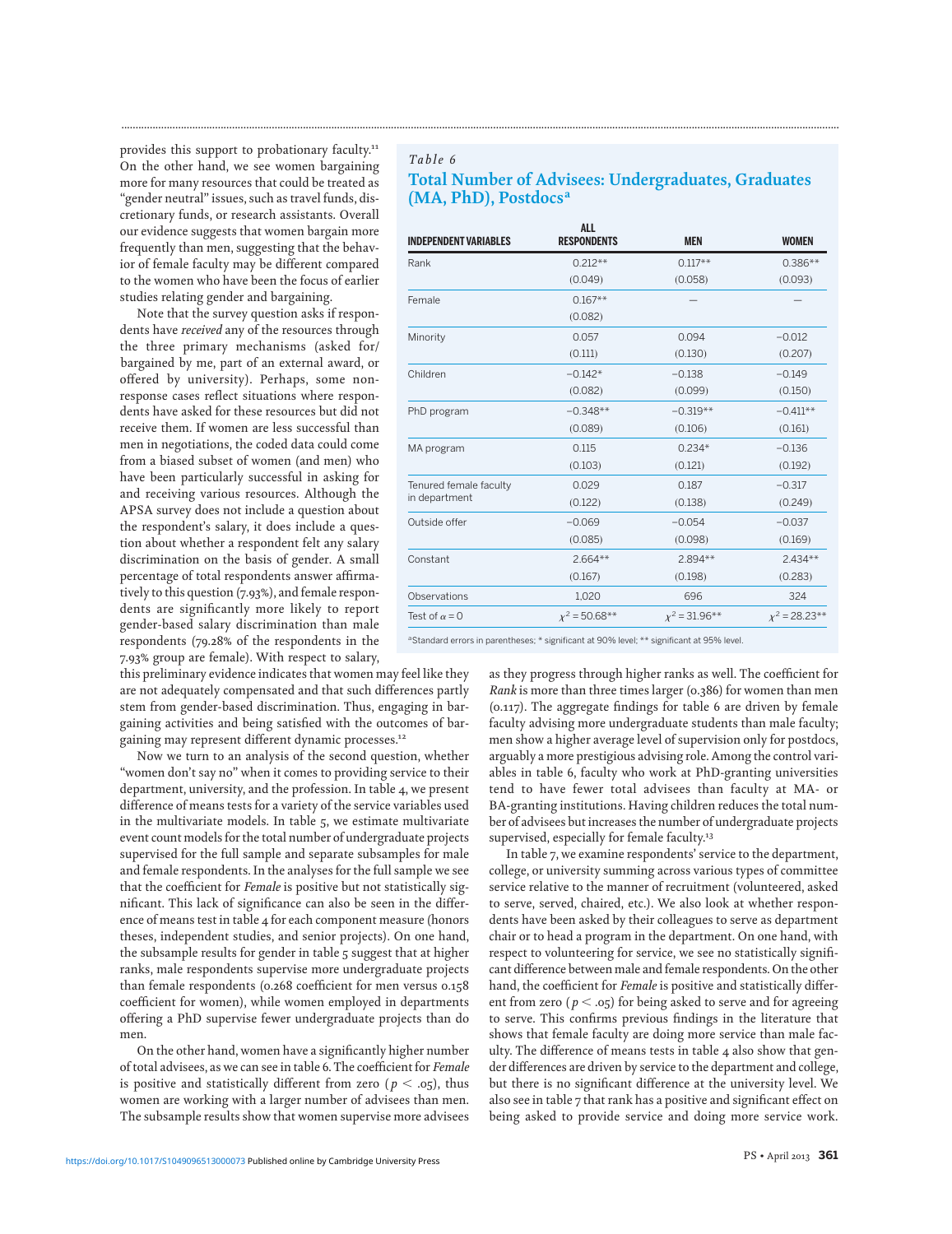## *Table 7* **Service to Department, College, and University<sup>a</sup>**

|                                        | <b>RECRUITMENT<sup>b</sup></b> |                          | <b>STATUS</b>   |                | <b>ASKED TO ADMINISTRATE<sup>c</sup></b> |                                             |
|----------------------------------------|--------------------------------|--------------------------|-----------------|----------------|------------------------------------------|---------------------------------------------|
| <b>INDEPENDENT</b><br><b>VARIABLES</b> | <b>Volunteered</b>             | <b>Asked</b><br>to Serve | <b>Served</b>   | <b>Chaired</b> | <b>Department</b><br><b>Chair</b>        | Dept. Program or<br><b>Section Director</b> |
| Rank                                   | $0.146**$                      | $0.122**$                | $0.155***$      | $0.207**$      | $1.769**$                                | $0.904**$                                   |
|                                        | (0.05)                         | (0.04)                   | (0.02)          | (0.04)         | (0.12)                                   | (0.09)                                      |
| Female                                 | 0.010                          | $0.110*$                 | $0.101**$       | $-0.137**$     | $-0.491**$                               | $-0.346**$                                  |
|                                        | (0.089)                        | (0.06)                   | (0.04)          | (0.065)        | (0.18)                                   | (0.16)                                      |
| Minority                               | $-0.056$                       | $-0.138*$                | $-0.070$        | 0.010          | $-0.086$                                 | $0.393*$                                    |
|                                        | (0.12)                         | (0.08)                   | (0.06)          | (0.08)         | (0.23)                                   | (0.20)                                      |
| Children                               | $-0.013$                       | 0.038                    | 0.058           | 0.045          | 0.280                                    | $0.338**$                                   |
|                                        | (0.09)                         | (0.06)                   | (0.04)          | (0.07)         | (0.18)                                   | (0.16)                                      |
| PhD program                            | $-0.296**$                     | $0.149**$                | 0.025           | 0.027          | $-1.133**$                               | $0.344**$                                   |
|                                        | (0.10)                         | (0.06)                   | (0.04)          | (0.07)         | (0.19)                                   | (0.16)                                      |
| MA program                             | $0.158*$                       | 0.092                    | $0.115***$      | 0.017          | $-0.443**$                               | $0.538**$                                   |
|                                        | (0.10)                         | (0.08)                   | (0.05)          | (0.07)         | (0.22)                                   | (0.19)                                      |
| Tenured female faculty                 | $0.222*$                       | 0.100                    | 0.055           | $-0.005$       | $0.519**$                                | $-0.064$                                    |
| in department                          | (0.12)                         | (0.09)                   | (0.06)          | (0.09)         | (0.26)                                   | (0.23)                                      |
| Outside offer                          | 0.103                          | $0.113*$                 | 0.064           | 0.004          | 0.261                                    | $0.273*$                                    |
|                                        | (0.09)                         | (0.06)                   | (0.04)          | (0.06)         | (0.174)                                  | (0.16)                                      |
| Constant                               | 0.235                          | $0.552**$                | $0.712**$       | 0.091          | $-5.673**$                               | $-3.610**$                                  |
|                                        | (0.17)                         | (0.13)                   | (0.09)          | (0.16)         | (0.41)                                   | (0.32)                                      |
| Observations                           | 329                            | 517                      | 882             | 571            | 1,046                                    | 992                                         |
| Test of $\alpha = 0$                   | $x^2$ = 0.29                   | $x^2 = 11.56$ **         | $x^2 = 8.23***$ | $-d$           |                                          |                                             |

aStandard errors in parentheses; \* significant at 90% level; \*\* significant at 95% level.

bThe first four models in table 3 are estimated only for counts greater than zero due to a large number of missing values.

cThe final two models are estimated with logit models, with a value of one indicating a respondent was asked to serve in the designated administrative role; zero otherwise.

<sup>d</sup>A Poisson model is utilized because the negative binomial model fails to converge.

However, our results also support the notion that women academics tend to provide service of a more "token" nature. We see that female respondents are significantly less likely than male respondents to report that they have been asked by their colleagues to serve as department chair or to direct a program.

In table 8, we look at gender differences in service to the academic profession. In the aggregate count of total service, we find no statistical differences between male and female respondents. However, women are more likely to serve on professional committees than men, which is consistent with the push for descriptive representation in professional settings. This finding is confirmed in table 4 as well when we consider the difference of means tests. Women are less likely to review books than men. Men report a significantly higher number of articles reviewed than women for the bivariate difference of means test in table 4. However, no differences in the number of articles reviewed or service on editorial boards appear in the multivariate count models.14 *Rank* has a positive and highly significant relationship with all types of disciplinary service. Working at a *PhD-granting program* and reporting an outside offer at one's current institution also increase the amount of service that faculty provide to their discipline. Yet the presence of tenured female faculty in a department reduces the total service faculty in the department provide to their

discipline, especially in terms of fewer reviewed articles and fewer editorial board positions.

#### DISCUSSION

This article addresses two important issues in academia: (1) whether women bargain less often than men for resources that help their careers, such as travel funds, research assistants, and special timing of the tenure clock; and (2) whether women provide more service to their universities and to their professions relative to men.We analyze 1,399 respondents in a 2009 APSA survey of political science faculty members. With respect to the question of "women don't' ask," our results suggest that women bargain *more* frequently than men for a wide variety of resources. The higher level of bargaining for female faculty is somewhat surprising given the broader set of findings in the literature that typically find the reverse pattern.15 One possible explanation of this empirical relationship is the selection effect for this particular sample. The APSA survey targets only those employed in faculty positions. It could be that women who are successful in gaining such posi-

tions have skills that make them more aggressive bargainers than their male counterparts. A second possible explanation is that women, especially those at more senior ranks, feel compelled to bargain for additional resources. This could occur if they perceive their male colleagues to be offered more salary or resources for a similar level of effort or if they are constrained in their mobility by their personal or family situation.<sup>16</sup> Or conversely, perhaps junior women bargain more aggressively for resources than their senior women peers because they have more bargaining opportunities early in their academic careers. If women provide more service than their male faculty peers, they might also bargain more frequently to redress inequities in service loads.17

With respect to the second question of "women don't say no," we find solid evidence to support the claim that female faculty are asked to provide more service and that they engage in more service than male faculty. These differences are strongest at the local, university level, whereas women's disciplinary service is larger for only some categories of service (e.g., professional committees). Note that women also engage in less-prestigious service than men. Women are less likely to be asked to be department chair or to run a program than men. The service that women are engaging in is not necessarily helping to advance their careers. This result is troubling in light of the leaky pipeline in the academic profession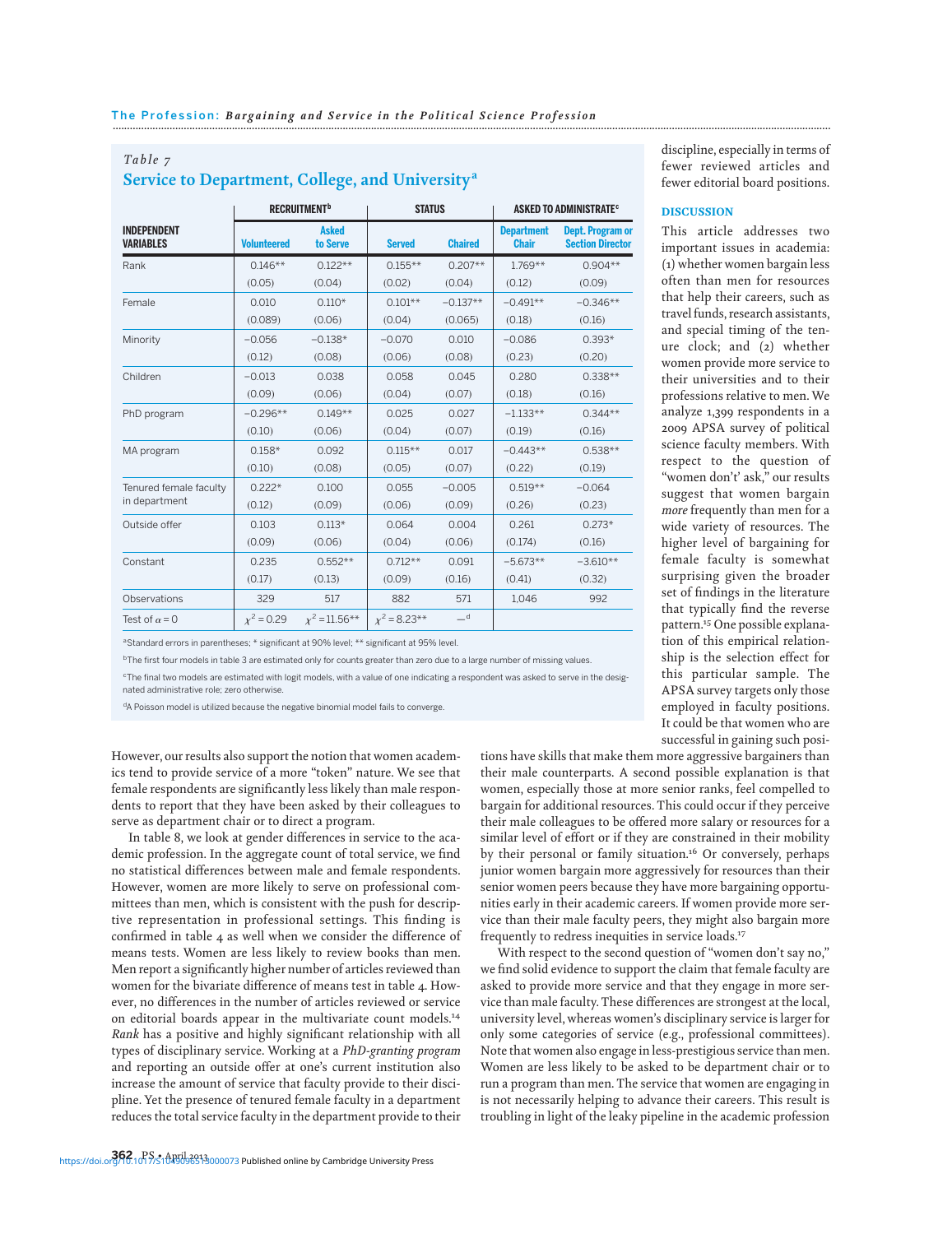## *Table 8* **Service to Discipline<sup>a</sup>**

| <b>INDEPENDENT VARIABLES</b> | <b>TOTAL</b><br><b>SERVICE</b> | # OF BOOKS<br><b>REVIEWED</b> | # OF ARTICLES<br><b>REVIEWED</b> | # OF EDITORIAL<br><b>BOARDS</b> | # OF PROFESSIONAL<br><b>COMMITTEES</b> |
|------------------------------|--------------------------------|-------------------------------|----------------------------------|---------------------------------|----------------------------------------|
| Rank                         | $0.312**$                      | $0.442**$                     | $0.236**$                        | $0.864**$                       | $0.509**$                              |
|                              | (0.04)                         | (0.05)                        | (0.05)                           | (0.07)                          | (0.06)                                 |
| Female                       | $-0.080$                       | $-0.229**$                    | $-0.068$                         | 0.155                           | $0.422**$                              |
|                              | (0.06)                         | (0.08)                        | (0.09)                           | (0.11)                          | (0.10)                                 |
| Minority                     | $-0.135$                       | $-0.026$                      | $-0.222*$                        | 0.208                           | 0.085                                  |
|                              | (0.08)                         | (0.10)                        | (0.12)                           | (0.15)                          | (0.13)                                 |
| Children                     | $0.108*$                       | 0.006                         | $0.146*$                         | $-0.032$                        | 0.123                                  |
|                              | (0.06)                         | (0.08)                        | (0.09)                           | (0.12)                          | (0.10)                                 |
| PhD program                  | $0.794**$                      | 0.060                         | $1.076**$                        | $0.945**$                       | $0.566**$                              |
|                              | (0.07)                         | (0.08)                        | (0.09)                           | (0.11)                          | (0.11)                                 |
| MA program                   | $0.269**$                      | $-0.067$                      | $0.362**$                        | 0.239                           | $0.530**$                              |
|                              | (0.08)                         | (0.10)                        | (0.11)                           | (0.15)                          | (0.13)                                 |
| Tenured female faculty       | $-0.331**$                     | $-0.185$                      | $-0.365**$                       | $-0.651**$                      | $-0.261$                               |
| in department                | (0.10)                         | (0.12)                        | (0.13)                           | (0.22)                          | (0.17)                                 |
| Outside offer                | $0.220**$                      | $0.187**$                     | 0.138                            | $0.619**$                       | $0.477**$                              |
|                              | (0.07)                         | (0.08)                        | (0.09)                           | (0.10)                          | (0.10)                                 |
| Constant                     | $1.253**$                      | $-0.341**$                    | $0.911**$                        | $-3.893**$                      | $-2.209**$                             |
|                              | (0.12)                         | (0.16)                        | (0.17)                           | (0.27)                          | (0.22)                                 |
| Observations                 | 1,035                          | 1,071                         | 1,071                            | 1,071                           | 1,071                                  |
| Test of $\alpha = 0$         | $x^2 = 8137**$                 | $x^2 = 1438$ **               | $x^2 = 9086$ **                  | $x^2 = 241$ **                  | $x^2 = 507**$                          |

extract a negative toll on female scholars' careers in fewer hours devoted to research and fewer published articles. We should also consider policies that could reward women for additional service, such as course-load reductions, to help offset the time spent on service.Given that women are bargainingmore frequently than men, they might also use those bargaining opportunities to negotiate better service loads as well.

#### ACKNOWLEDGMENTS

An earlier version of this paper was presented at the 2011 International Studies Association conference in Montreal, Canada, and the University of Iowa's Social Science Interdisciplinary Group Colloquium. We are grateful to Jae Mook Lee for research assistance and to Lyn Boyd-Judson, Jennifer Glass, Kathleen Hancock, Karen Heimer, Tracy Osborn, Beth Simmons, and Laura Sjoberg for their useful comments.  $\blacksquare$ 

<sup>a</sup>Standard errors in parentheses; \* significant at 90% level; \*\* significant at 95% level.

because the results show that women are doing more service at higher ranks, but that work is not translating into the type of prestigious service that may advance their salary or career more generally. There are no gender differences with respect to editorial board service, despite the perception that many editors try to ensure diversity on their boards (Stegmaier, Palmer, and van Assendelft 2011).

Future analyses should consider the outcomes of women's bargaining situations more carefully, such as job and salary satisfaction. Much of the bargaining literature suggests that women are less successful when they initiate negotiations and that they are perceived more negatively by their peers when they bargain. We have begun some preliminary analyses in the APSA survey to look at the effect of bargaining on these types of outcomes. Our initial results suggest that women who bargain more are not more satisfied with their salary relative to men and that women respondents are more likely to report genderbased salary discrimination. We also find that bargaining for more resources does not result in a significant improvement in a respondent's perceived influence on important decisions facing their department, such as tenure or hiring decisions. We will explore these outcomes of bargaining more fully in future research.

In terms of the leaky pipeline in academia, department chairs and deans need to consider the additional service burden that female faculty may face. We should consider ways to protect the time of female faculty, especially in the years of the associate rank when women often are asked to do more service. Other studies have shown that this extra effort to service, teaching, and advising all

#### NOTES

**.............................................................................................................................................................................................................................................................**

- Some of the most prestigious academic service positions include serving as department chair or a higher level administrator (e.g. dean, provost), editing a major journal, serving on editorial boards of highly reputable journals, chairing important committees at the university or professional level, or serving as director of an institution within one's university.
- 2. However, bargaining for more resources does not necessarily translate into higher job satisfaction or efficacy for women, especially if those bargaining attempts are unsuccessful (Babcock and Laschever 2003).
- 3. As seen in appendix A, the APSA survey has a higher percentage of female respondents at the full professor level in comparison to the association at large, which is closer to 20–21% women for all APSA faculty.
- 4. See http://www.aaup.org/AAUP/comm/rep/Z/ecstatreport10-11/.
- 5. Analyzing the 1987 NSOPF survey, Singell, Lillydahl, and Singell (1996) also found significant differences in time allocation across different types of institutions (premier, doctoral, comprehensive, or liberal arts colleges/ universities), which has a gender dimension given that women are more highly represented at comprehensive and liberal arts colleges.
- 6. According to data compiled by the National Science Foundation in 2009, 40% of political science PhD recipients are women, compared with the national average of 46.8% women. The representation of women in academic fields ranges from 13% to 95% of PhDs. ^http://www.nsf.gov/statistics/nsf11306/ appendix/excel/tab15.xls).
- 7. The number in parentheses reports the mean for each count variable.
- 8. The APSA survey combines information about position and tenure to create this scale. There are a few individuals who are assistant professors with tenure ( $N = 15$ ) and a few individuals who are associate or full professors without tenure ( $N = 21$ ), but these represent a small total of the overall number of respondents. Ninety seven percent of associate and full professors have tenure while 96% of assistant professors do not have tenure. The overall number of respondents who fall into the lecturer/instructor/fellow category is small (N = 31), and there is a mixture of tenured/nontenured positions at this level.
- 9. We find a similar result when counting the number of children at home. Respondents with a higher number of children at home are more likely to bargain for resources.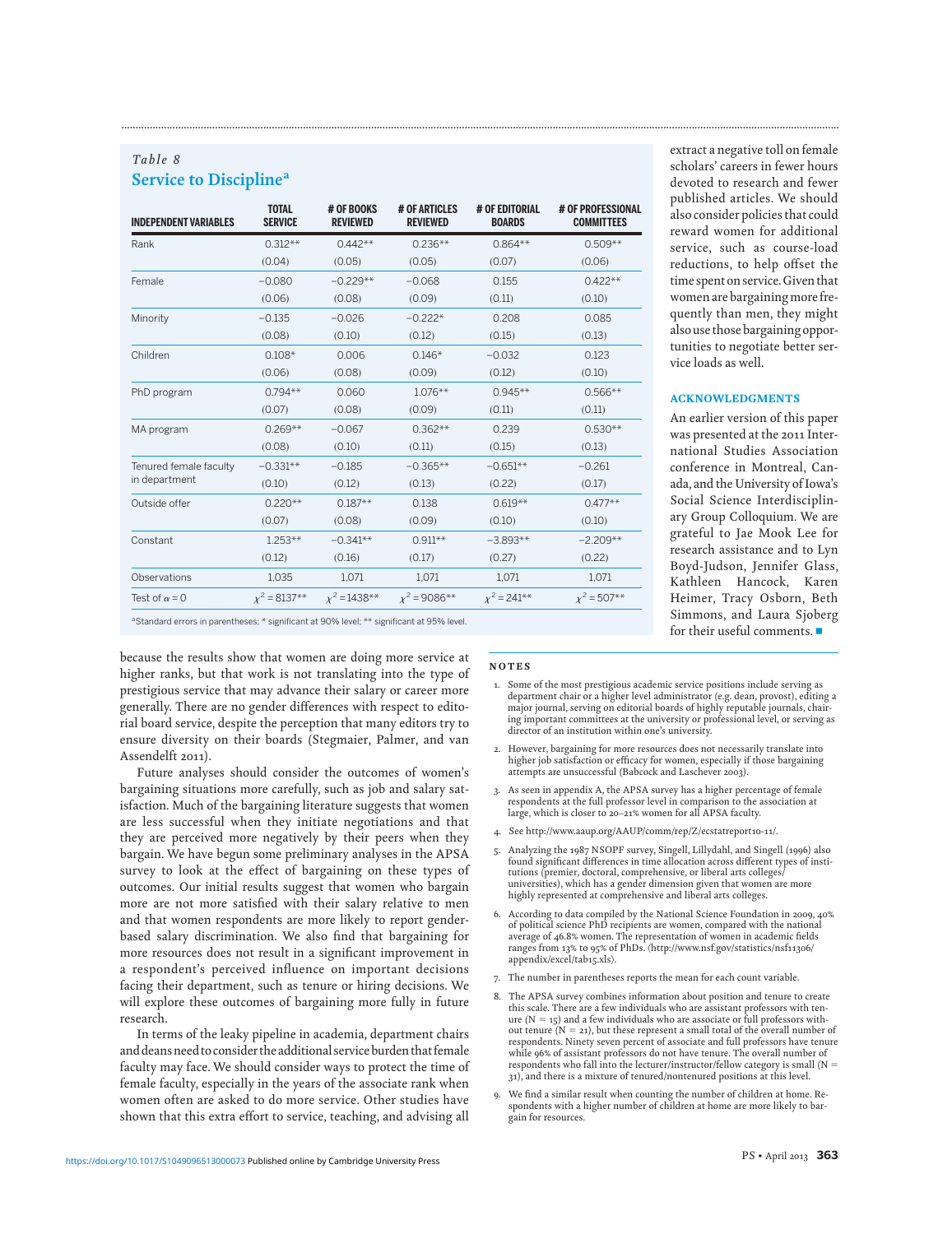- 10. This also allows for us to drop the instructor/postdoc/lecturer group from our sample, who may have different opportunities for service and bargaining than tenure-track faculty. These results are available from the authors on request.
- 11. For a summary of parental leave policies for the top 50 ranked political science departments in the United States, see http://www.saramitchell.org.
- 12. These results are available from the authors on request.
- 13. Analyses using a measure for number of children at home show a positive relationship with all forms of service, both to the university and the discipline.
- 14. However, serving on editorial boards and reviewing articles and books are certainly correlated with research productivity, which has been shown to be lower for women using this APSA survey data (Hesli and Lee 2011). The bivariate correlation between number of published articles and number of edi-torial boards served on is 0.50 while the bivariate correlation between number of articles reviewed and number of articles published is 0.49.
- 15. Yet this finding does not tell us whether women have higher or lower success rates than men when bargaining. As noted previously, the survey question reports cases where respondents received the various resources (e.g., research assistants) by asking for them, receiving them as part of an external award, or having them offered by the university. If a gendered difference in bargaining upfront exists, this could bias the sample for which we have data on these indicators to a group of women who are particularly successful in bargaining.
- 16. The 1999 MIT study on the status of female faculty in the sciences (http:// web.mit.edu/fnl/women/women.html ), for example, found that female junior faculty perceived no differences in the treatment of male and female faculty, whereas senior women perceived that men had higher salaries, larger labs, and more resources in general.
- 17. It is possible that there are differences between the business and academic job sectors that creates different patterns of gendered bargaining. Academia offers a wide range of nonsalary items that are negotiable.

#### REFERENCES

- Allen, Henry L. 1998. "Faculty Workload and Productivity: Gender Comparisons." In *The NEA Almanac of Higher Education*. Washington, DC: National Education Association.
- Babcock, Linda, Michele Gelfand, Deborah Small, and Heidi Stayn. 2006. "Gender Differences in the Propensity to Initiate Negotiations." In *Social Psychology and Economics*, eds. D.D. Cremem, M. Zeelendberg, and J.K. Murnighan, 239–59. Mahwah, NJ: Lawrence Erlbaum.
- Babcock, Linda, and Sara Laschever. 2003. *Women Don't Ask: Negotiation and the Gender Divide*. Princeton, NJ: Princeton University Press.
- Bell, Linda A. 2001. "Uncertain Times: The Annual Report on the Economic Status of the Profession 2000–2001." *Academe* 87 (2): 25–98.
- Bellas, Marcia L., and Robert K. Toutkoushian. 1999. "Faculty Time Allocations and Research Productivity: Gender, Race and Family Effects." *The Review of Higher Education* 22 (4): 367–90.
- Blackaby, David, Allison L. Booth, and Jeff Frank. 2005. "Outside Offers and the Gender Pay Gap: Empirical Evidence from the UK Academic Labour Market." *The Economic Journal* 115 (501): F81–F107.
- Bowles, Hannah Riley, Linda Babcock, and Lei Lai. 2006. "Social Incentives for Gender Differences in the Propensity to Initiate Negotiations: Sometimes It Does Hurt to Ask." *Organizational Behavior and Human Decision Processes* 103 (1): 84–103.
- Breuning, Marijke, Joseph Bredehoft, and Eugene Walton. 2005. "Promise and Performance: An Evaluation of Journals in International Relations." *International Studies Perspective* 6 (4): 447–61.
- Breuning, Marijke, and Kathryn Sanders. 2007. "Gender and Journal Authorship in Eight Prestigious Political Science Journals." *PS: Political Science and Politics* 40 (2): 347–51.
- Chesterman, Coleen, Anne Ross-Smith, and Margaret Peters. 2005. "Not Doable Jobs! Exploring Senior Women's Attitudes to Academic Leadership Roles." *Women's Studies International Forum* 28 (2–3): 163–80.
- Gerhart, Barry. 1990. "Gender Differences in Current and Starting Salaries: The Role of Performance, College Major, and Job Title." *Industrial and Labor Relations Review* 43 (4): 418–33.
- Gerhart, Barry, and Sara Rynes. 1991. "Determinants and Consequences of Salary Negotiations by Male and Female MBA Graduates." *Journal of Applied Psychology* 76 (2): 256–62.
- Greig, Fiona. 2008. "Propensity to Negotiate and Career Advancement: Evidence from an Investment Bank that Women are on a 'Slow' Elevator." *Negotiation Journal* 24 (4): 495–508.
- Henehan, Marie T., and Meredith Reid Sarkees. 2009. "Open Doors and Closed Ceilings: Gender-Based Patterns and Attitudes in the International Studies Association." *International Studies Perspectives* 10 (4): 428–46.
- Hesli, Vicki, and Barbara Burrell. 1995. "Faculty Rank Among Political Scientists and Reports on the Academic Environment: The Differential Impact of Gender on Observed Patterns." *PS: Political Science and Politics* 28 (1): 101–11
- Hesli, Vicki L., Jacqueline DeLaat, Jeremy Youde, Jeanette Mendez, and Sang-shin Lee. 2006. "Success in Graduate School and After: Survey Results from the Midwest Region Part III." *PS: Political Science and Politics* 39 (2): 317–25.
- Hesli, Vicki L., Evelyn C. Fink, and Diane M. Duffy. 2003. "Mentoring in a Positive Graduate Student Experience: Survey Results from the Midwest Region, Part I." *PS: Political Science and Politics* 36 (3): 457–60.
- Hesli, Vicki L., and Jae Mook Lee. 2011. "Faculty Research Productivity: Why Do Some of Our Colleagues Publish More than Others?" *PS: Political Science and Politics* 44 (2): 393–408.
- Jacobs, Jerry A. 2004. "The Faculty Time Divide." *Sociological Forum* 19 (1): 3–27.
- Jaschik, Scott. 2005. "Gender Gap in Publishing." *Inside HigherEd* (September 6).
- Link, Albert N., Christopher A. Swann, and Barry Bozeman. 2008. "A Time Allocation Study of University Faculty." *Economics of Education Review* 27 (4): 363–74.
- Mathews, A. Lanethea, and Kristi Andersen. 2001. "A Gender Gap in Publishing? Women's Representation in Edited Political Science Books." *PS: Political Science and Politics* 34 (1): 143–47.
- Milem, Jeffrey F., Joseph B. Berger, and Eric L. Dey. 2000. "Faculty Time Allocation: A Study of Change over Twenty Years." *The Journal of Higher Education* 71 (4): 454–75.
- Misra, Joya, Jennifer Hickes Lundquist, Elissa Holmes, and Stephanie Agiomavritis. 2011. "The Ivory Ceiling of Service Work." *Academe Online*. (http://www. aaup.org/AAUP/pubsres/academe/2011/JF/Feat/misr.htm).
- Monroe, Kristen, Saba Ozyurt, Ted Wrigley, and Amy Alexander. 2008. "Gender Equality in Academia: Bad News from the Trenches, and Some Possible Solutions." *Perspectives on Politics* 6 (2): 215–33.
- Park, Shelley M. 1996. "Research, Teaching, and Service: Why Shouldn't Women's Work Count?" *The Journal of Higher Education* 67 (1): 46–84.
- Perna, Laura W. 2001. "Sex and Race Differences in Faculty Tenure and Promotion." *Research in Higher Education* 42 (5): 541–67.
- Porter, Stephen R. 2007. "A Closer Look at Faculty Service: What Affects Participation on Committees? *The Journal of Higher Education* 78 (5): 523–41.
- Rudman, Laurie A. 1998. "Self-Promotion as a Risk Factor for Women: The Costs and Benefits of Counterstereotypical Impression Management." *Journal of Personality and Social Psychology* 74 (3): 629–45.
- Russell, Susan H., James S. Fairweather, and Robert M. Hendrickson. 1991. *Profiles of Faculty in Higher Education Institutions, 1988*. Washington, DC: US Department of Education Office of Educational Research and Improvement. (NCES 91–389).
- Sarkees, Meredith Reid, and Nancy E. McGlen. 1999. "Misdirected Backlash: The Evolving Nature of Academia and the Status of Women in Political Science." *PS: Political Science and Politics* 32 (1): 100–07.
- Singell, Larry D., Jr., Jane H. Lillydahl, and Larry D. Singell, Sr. 1996. "Will Chang-ing Times Change the Allocation of Faculty Time?" *Journal of Human Resources* 31 (2): 429–49.
- Stegmaier, Mary, Barbara Palmer, and Laura van Assendelft. 2011. "Getting on the Board: The Presence of Women in Political Science Journal Editorial Positions." *PS: Political Science and Politics* 44 (4): 799–804.
- Toutkoushian, Robert K. 1999. "The Status of Academic Women in the 1990s: No Longer Outsiders, but Not Yet Equals." *Quarterly Review of Economics and Finance* 39 (5): 679–98.
- Turk, Theresa Guminski. 1981. "Women Faculty in Higher Education: Academic Administration and Governance in a State University System, 1966–1977." *Pacific Sociological Review* 24 (2): 212–36.
- Turner, Caroline Sotello Viernes. 2002. "Women of Color in Academe: Living with Multiple Marginality." *Journal of Higher Education* 73 (1): 74–93.
- Turner, Caroline Sotello Viernes, and Samuel L. Myers 2002. *Faculty of Color in Academe: Bittersweet Success*. Boston: Allyn and Bacon.
- Twale, Darla J., and David M. Shannon. 1996. "Professional Service Involvement of Leadership Faculty: An Assessment of Gender, Role, and Satisfaction." *Sex Roles* 34 (1/2): 117–26.
- Winslow, Sarah. 2010. "Gender Inequality and Time Allocations among Academic Faculty." *Gender and Society* 24 (6): 769–93.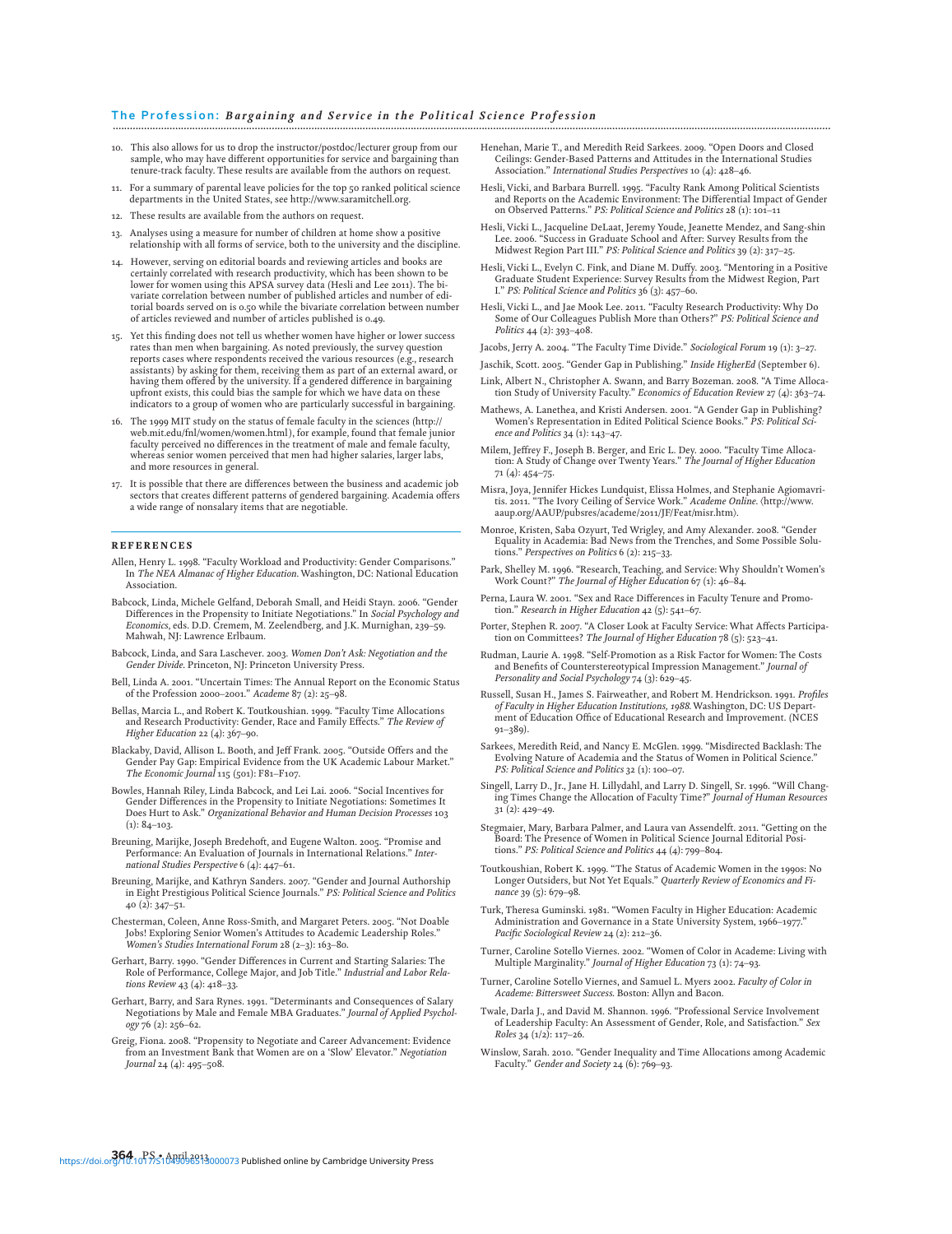# **APPENDIX A: Descriptive Statistics**

| <b>INDEPENDENT VARIABLES</b> | N    | <b>MEAN</b> | <b>STANDARD</b><br><b>DEVIATION</b> | <b>MINIMUM</b> | <b>MAXIMUM</b> |
|------------------------------|------|-------------|-------------------------------------|----------------|----------------|
| Rank                         | 1305 | 3.05        | 0.89                                | 1              | 4              |
| Female                       | 1399 | 0.25        | 0.43                                | $\Omega$       | 1              |
| Minority                     | 1399 | 0.11        | 0.31                                | $\Omega$       | $\mathbf{1}$   |
| Children                     | 1399 | 0.53        | 0.50                                | $\Omega$       | $\mathbf{1}$   |
| PhD program                  | 1399 | 0.32        | 0.47                                | 0              | $\mathbf{1}$   |
| MA program                   | 1399 | 0.19        | 0.39                                | 0              | $\mathbf{1}$   |
| Tenured female faculty       | 1399 | 0.09        | 0.29                                | 0              | 1              |
| Outside offer                | 1399 | 0.27        | 0.44                                | 0              | 1              |
| <b>DEPENDENT VARIABLES</b>   | N    | <b>MEAN</b> | <b>STANDARD</b><br><b>DEVIATION</b> | <b>MINIMUM</b> | <b>MAXIMUM</b> |
| <b>Projects Supervised</b>   | 1170 | 3.73        | 6.46                                | $\Omega$       | 111            |
| <b>Total Advisees</b>        | 1210 | 24.02       | 40.50                               | $\Omega$       | 500            |
| Service (Internal)           |      |             |                                     |                |                |
| Volunteered                  | 1399 | 0.52        | 1.16                                | $\Omega$       | 10             |
| Asked to Serve               | 1399 | 1.23        | 1.93                                | $\Omega$       | 11             |
| Served                       | 1399 | 2.69        | 2.45                                | $\Omega$       | 13             |
| Chaired                      | 1399 | 1.03        | 1.50                                | $\Omega$       | $11\,$         |
| Department Chair             | 1191 | 0.41        | 0.49                                | $\Omega$       | $\mathbf{1}$   |
| Program Director             | 1134 | 0.41        | 0.49                                | 0              | 1              |
| Service (External)           |      |             |                                     |                |                |
| Total                        | 1178 | 15.46       | 17.4                                | $\Omega$       | 137            |
| Books reviewed               | 1399 | 2.52        | 3.86                                | $\Omega$       | 50             |
| Articles reviewed            | 1399 | 8.74        | 13.82                               | $\Omega$       | 80             |
| <b>Editorial boards</b>      | 1399 | 0.71        | 1.61                                | $\Omega$       | 22             |
| Prof. committees             | 1399 | 1.05        | 1.92                                | $\Omega$       | 25             |
| <b>Total Resources</b>       |      |             |                                     |                |                |
| Asked for                    | 1399 | 1.46        | 1.83                                | $\Omega$       | 8              |
| Part external award          | 1399 | 0.53        | 1.22                                | $\Omega$       | 8              |
| Offer by university          | 1399 | 2.27        | 2.15                                | $\Omega$       | 10             |
| Outside offer                | 1399 | 0.27        | 0.44                                | 0              | 1              |

# **APPENDIX B: Survey Methodology**

#### **QUESTIONNAIRE DESIGN**

In 2005, the APSA Committee on the Status of Women in the Profession (CSWP) proposed to the president of APSA that the association conduct research associated with the recommendations that emerged from the March 2004 Workshop on Women's Advancement in Political Science organized by Michael Brintnall and Linda Lopez (APSA), Susan Clarke (University of Colorado, Boulder), and Leonie Huddy (Stony Brook University). Once the research proposal was approved, the CSWP used questionnaires that had been employed in research published by Hesli and Burrell (1995); Hesli, Fink, and Duffy (2003); and Hesli et al. (2006) to develop a new survey instrument. Additional questions were added from questionnaires developed by the National Research Council and the University of Michigan's Fall 2001 Survey of Academic Climate and Activities, which was created for an NSF ADVANCE project. The following reports were also used to help generate questions:

**.............................................................................................................................................................................................................................................................**

- Blau, F. 2002. "Report of the Committee on the Status of Women in the Economics Profession." American Economic Review 92: 516–20.
- Commission on Professionals in Science and Technology (CPST). 2000. Professional Women and Minorities: A Total Human Resource Data Compendium. 13th ed. Washington, DC: CPST.

(continued)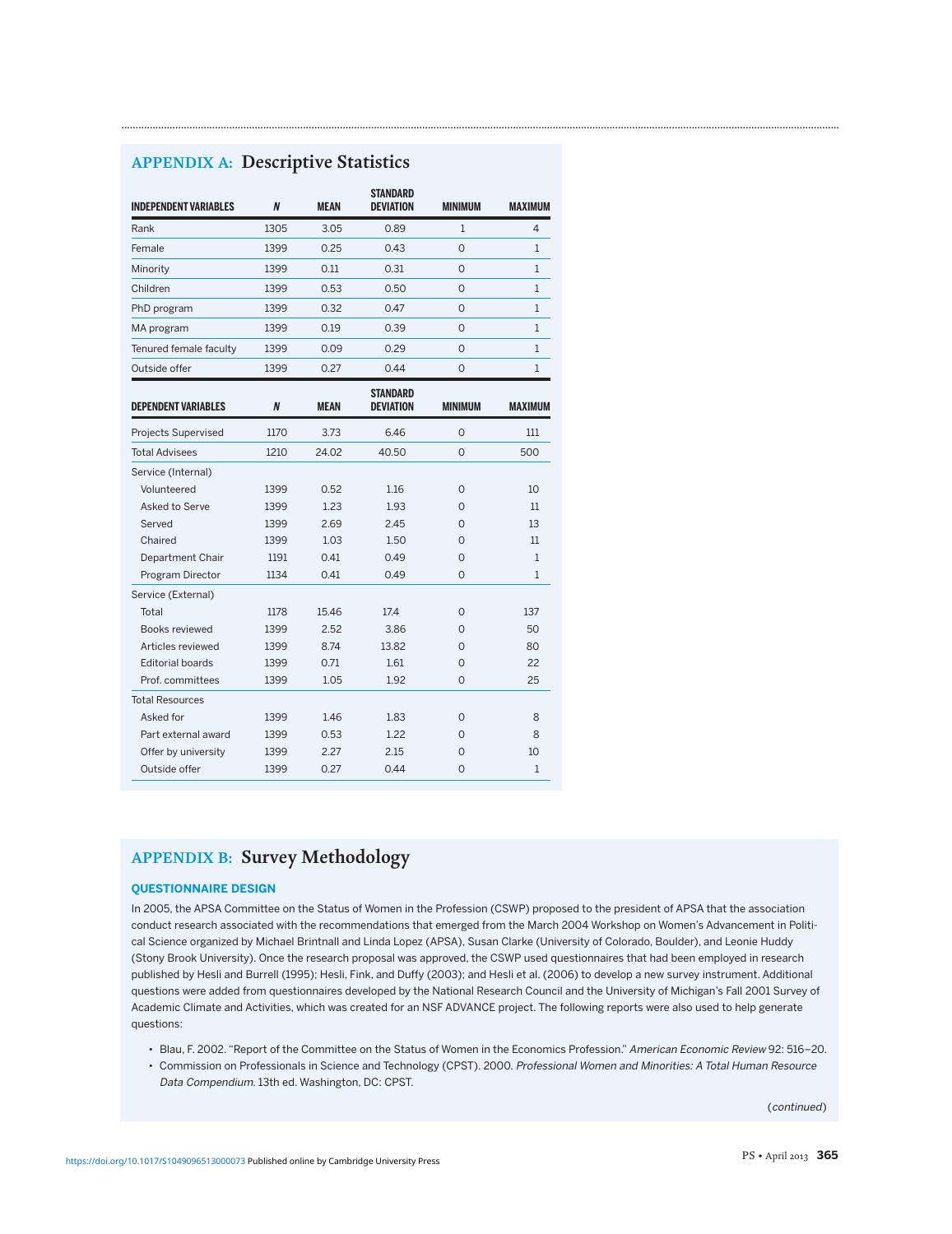## **APPENDIX B: (Continued)**

- Creamer, Elizabeth. 1998. Assessing Faculty Publication Productivity: Issues of Equity. ASHE-ERIC Higher Education Report, Vol. 26, No. 2. Washington, DC: George Washington University.
- Fox, Mary Frank. 1995. "Women and Scientific Careers." In Handbook of Science and Technology Studies, ed. S. Jasanoff, J. Markle, J. Petersen, and T. Pinch, 205–23. Newbury Park, CA: Sage.
- Fox, Mary Frank. 1998. "Women in Science and Engineering: Theory, Practice, and Policy in Programs." Signs: Journal of Women in Culture and Society 24: 201–23.
- Sarkees, Meredith Reid, and Nancy E. McGlen. 1992. "Confronting Barriers: The Status of Women in Political Science." Women and Politics 12 (4): 43–86.

A draft copy of the questionnaire was circulated to the members of the APSA status committees. The questionnaire was revised and expanded to address the concerns of the members of the status committees. The instrument was pilot-tested by distributing it to all political science faculty members at one research university and one private four-year college. The feedback from the pilot test was used to make further revisions to the questionnaire.

#### **SAMPLE SELECTION**

We used as our target population the names contained within the APSA "faculty" file. We used this file of 11,559 names to create a sample population file of size 5,179 names. The original "faculty" file was stratified by department size. To ensure the adequate representation of faculty members from medium- and small-size schools, we oversampled from these groups. Names were selected randomly from the "faculty" file for the "sample" file.

#### **SURVEY PROCEDURE**

Using e-mail addresses, all persons in the sample file were sent a letter of invitation to participate in the study from the executive director and the president of the APSA. Bad e-mail addresses (addresses that bounced back) were replaced with random selections from the "faculty" file. These persons were also mailed an invitation letter. The cleaned "survey" file was sent to the Survey Research Center at the Pennsylvania State University (SRC).

Individuals in the sample were sent an e-mail from SRC inviting them to participate in the survey. This invitation included a link to the web-based survey containing a unique identifier for each potential participant. Only one completed survey was allowed for each identifier. The initial invitation was e-mailed to respondents on August 27, 2009. Follow-up reminders were sent to non-responders on September 10, 2009; September 24, 2009: October 8, 2009; and October 29, 2009. From among the 5,179 original addresses, 1,399 completed the survey (252 invalid addresses, 105 refusals, and 3,423 non-respondents).

According to APSA data, the percentage of females in the population from which we drew the sample (all political science faculty members in the United States) was 28% in 2009. Breaking this down by rank and institution type, we get the following distributions:

| <b>HIGHEST DEGREE GRANTED IN</b><br>THE HOME DEPARTMENT | <b>ACADEMIC RANK</b> | <b>PERCENT FEMALE AMONG</b><br><b>SURVEY RESPONDENTS</b> | <b>PERCENT FEMALE IN PROFESSION</b><br>(APSA DATA FOR 2009) |
|---------------------------------------------------------|----------------------|----------------------------------------------------------|-------------------------------------------------------------|
| Ph.D.-Granting Department                               | Assistant            | 50                                                       | 39                                                          |
|                                                         | Associate            | 22                                                       | 32                                                          |
|                                                         | Full                 | 29                                                       | 20                                                          |
| <b>MA-Granting Department</b>                           | Assistant            | 48                                                       | 40                                                          |
|                                                         | Associate            | 25                                                       | 32                                                          |
|                                                         | <b>Full</b>          | 24                                                       | 21                                                          |
| <b>BA-Granting Four-Year College</b>                    | Assistant            | 39                                                       | 42                                                          |
|                                                         | Associate            | 36                                                       | 31                                                          |
|                                                         | Full                 | 16                                                       | 17                                                          |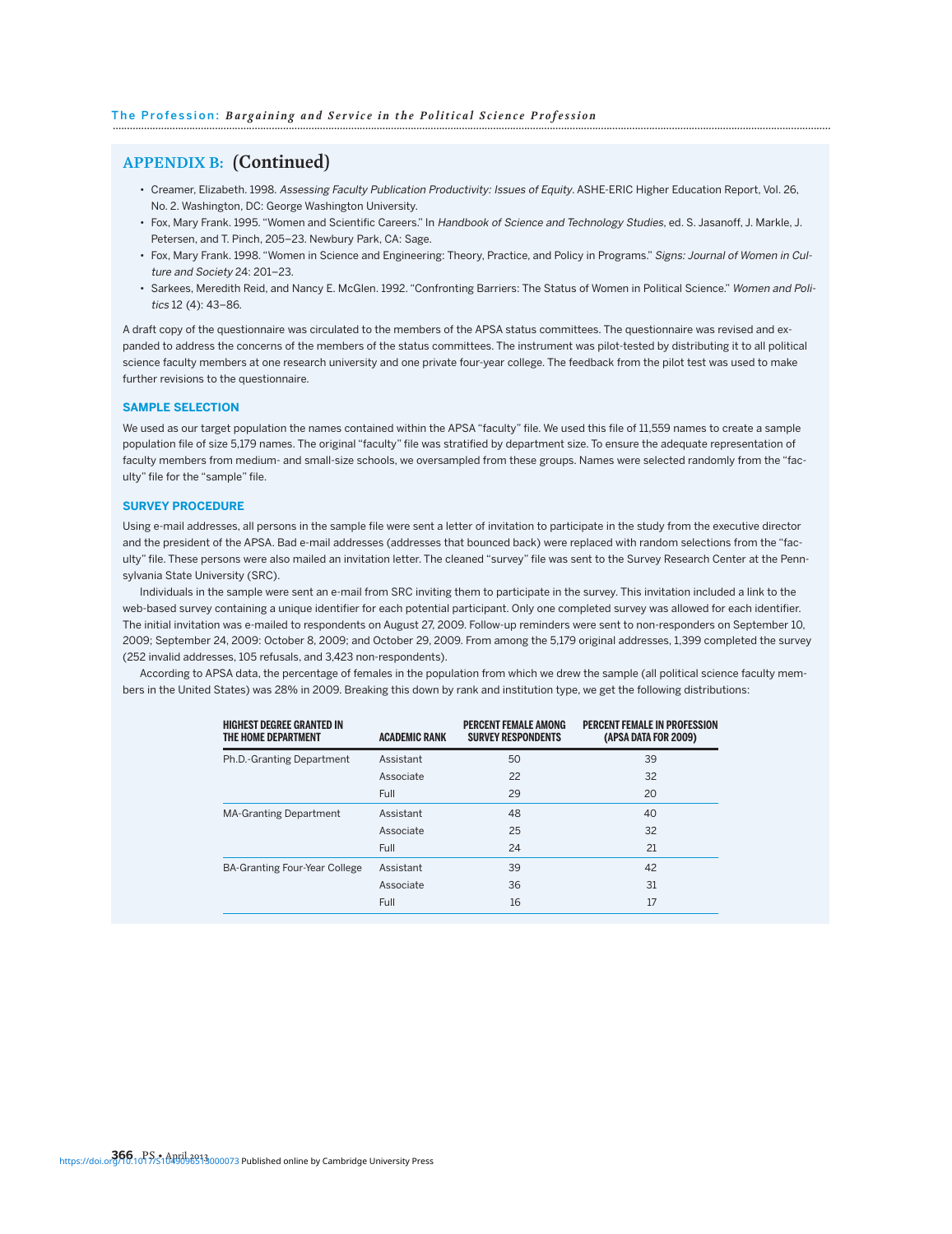# **APPENDIX C: Variables Included**

#### **DEPENDENT VARIABLES**

#### Projects Supervised

Survey Question: On average, how many of the following undergraduate projects do you supervise each semester (or per quarter)?

**.............................................................................................................................................................................................................................................................**

Number of honors thesis

\_\_\_\_\_\_ Number of independent studies

\_\_\_\_\_\_ Number of senior projects

Counts are summed for the three items with missing values coded as zero.

#### Total Advisees

Survey Question: For how many of each of the following types of individuals do you currently serve as official advisor?

\_\_\_\_\_ undergraduates

\_\_\_\_\_ MA students

\_\_\_\_\_ PhD students

\_\_\_\_\_ post-docs

Counts are summed for the five items with missing values coded as zero.

#### Service (Internal)

Survey Question: We're interested in knowing your level of involvement in committee work at your institution. For each of the following, please specify your level of participation by checking the appropriate boxes. (Check all that apply for each committee for all the years of your current employment.)

|                                 | <b>NO PARTICIPATION</b> | <b>VOLUNTEERED</b> | <b>ASKED TO SERVE</b> | <b>SERVED</b> | <b>CHAIRED</b> |
|---------------------------------|-------------------------|--------------------|-----------------------|---------------|----------------|
| Departmental level committees   |                         |                    |                       |               |                |
| Curriculum                      |                         |                    |                       |               |                |
| Department executive            |                         |                    |                       |               |                |
| Faculty search                  |                         |                    |                       |               |                |
| Fellowship                      |                         |                    |                       |               |                |
| Graduate admission              |                         |                    |                       |               |                |
| Other (please least)            |                         |                    |                       |               |                |
| School/college level committees |                         |                    |                       |               |                |
| College curriculum              |                         |                    |                       |               |                |
| College executive               |                         |                    |                       |               |                |
| Faculty search                  |                         |                    |                       |               |                |
| Other (please list)             |                         |                    |                       |               |                |
| University level committees     |                         |                    |                       |               |                |
| Faculty governance              |                         |                    |                       |               |                |
| Administrative                  |                         |                    |                       |               |                |
| Admissions                      |                         |                    |                       |               |                |
| <b>Budgetary</b>                |                         |                    |                       |               |                |

Measures for Volunteered, Asked to Serve, Served, and Chaired are created by summing across all committee levels, with missing values treated as zero.

Survey Question: Have you ever been asked to serve and/or served as any of the following?

|                                                           | NO. | <b>YES. SERVED</b> | ASKED. BUT DID NOT SERVE |
|-----------------------------------------------------------|-----|--------------------|--------------------------|
| a. Department chair                                       |     |                    |                          |
| b. Department program or section director                 |     |                    |                          |
| c. Center/lab/institute/program director or administrator |     |                    |                          |

Variable for Department Chair is taken from (a) with "No" coded as 0 and "Yes, served" and "Asked, but did not serve" coded as 1. Variable for Program Director is taken from (b) with "No" coded as 0 and "Yes, served" and "Asked, but did not serve" coded as 1.

(continued)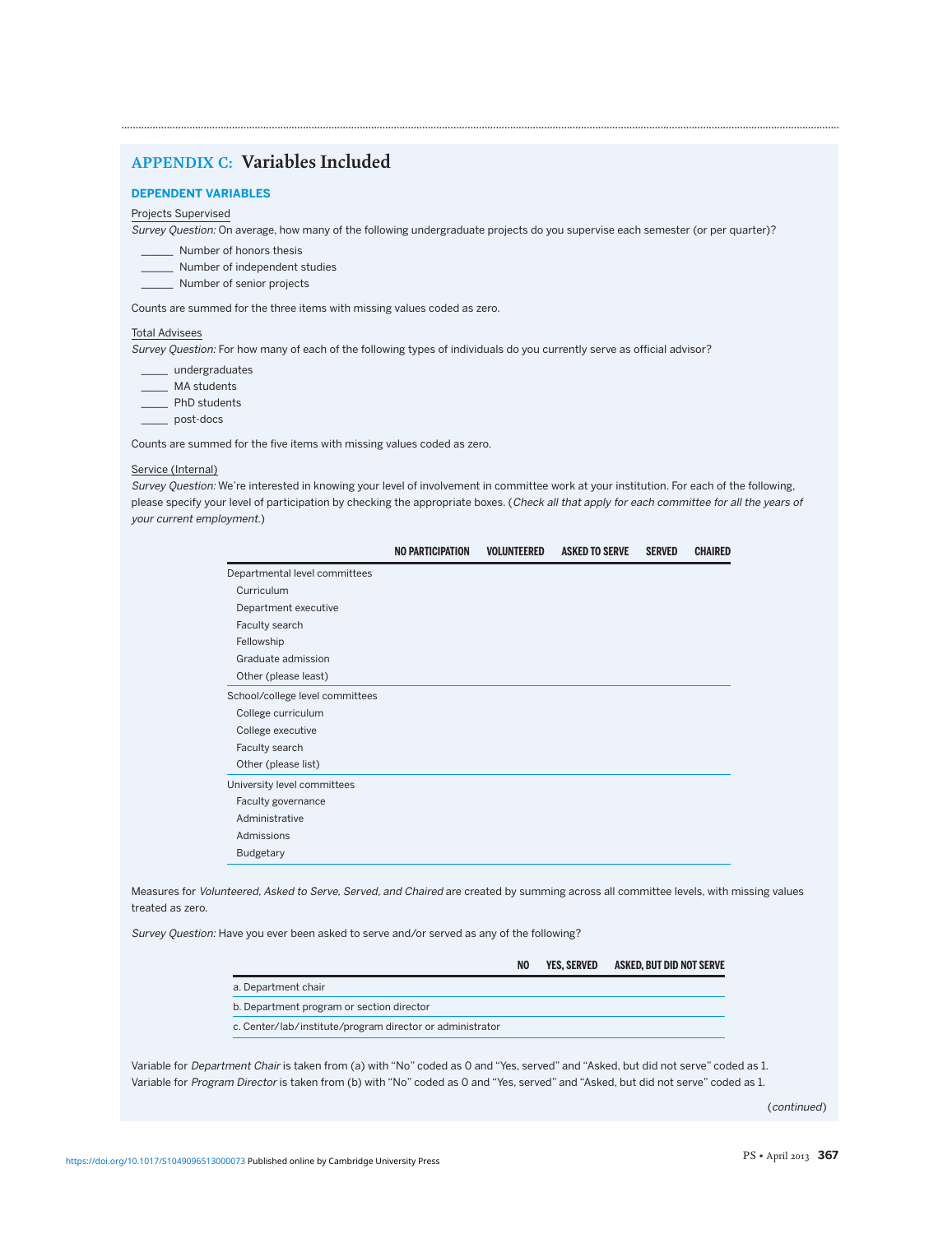# **APPENDIX C: (Continued)**

#### Service (External)

Survey Question: In terms of service for your profession, please indicate the number of times (in the past five years) you have done any of the following: (Indicate how many next to each category)

- \_\_\_\_\_ reviewed a book
- \_\_\_\_\_ reviewed an article
- \_\_\_\_\_ served on an editorial board (number of different boards)
- \_\_\_\_\_ served on a committee associated with a professional association

Variable for Total sums across all items with missing values set to zero.

Variables for Books reviewed, Articles reviewed, Editorial boards, and Professional committees utilize the counts for the specific category of service, with missing values set to zero.

#### Total Resources

Survey Question: Have you received any of the following resources as a result of your own negotiations, the terms of an award, or as part of an offer by the university, since your initial contract at your current position? If so, please check all that apply.

|                                | <b>ASKED/BARGAINED FOR BY ME</b> | <b>PART OF AN EXTERNAL AWARD</b> | <b>OFFERED BY UNIVERSITY</b> |
|--------------------------------|----------------------------------|----------------------------------|------------------------------|
| Course release time            |                                  |                                  |                              |
| Research assistant             |                                  |                                  |                              |
| Discretionary funds            |                                  |                                  |                              |
| <b>Travel funds</b>            |                                  |                                  |                              |
| Summer salary                  |                                  |                                  |                              |
| Special timing of tenure track |                                  |                                  |                              |
| Moving expenses                |                                  |                                  |                              |
| Housing subsidy                |                                  |                                  |                              |
| Child care                     |                                  |                                  |                              |
| Partner/spouse position        |                                  |                                  |                              |
| Clerical support               |                                  |                                  |                              |
| Other (please specify)         |                                  |                                  |                              |
|                                |                                  |                                  |                              |

Measures for Asked for, Part external award, and Offer by university are created by summing down each column, with missing values treated as zero.

The percentages in Table 3 are taken from the individual items respondents bargained for.

#### **INDEPENDENT VARIABLES**

#### Rank

Survey Question: What is the title of your primary current appointment?

We created an ordinal variable using the following coding: 1 (instructors, lecturers, postdocs and fellows), 2 (assistant professors), 3 (associate professors), and 4 (full professors, emeritus, and administrative positions).

#### Female

Survey Question: What is your gender?

- \_\_\_ a. Male
- \_\_\_ b. Female
- \_\_\_ c. Transgender

The dummy variable equals 1 if the response is b.

#### Minority

Survey Question: Do you identify yourself as <sup>a</sup> member of an ethnic and racial minority group?

- \_\_\_ a. Yes
- \_\_\_ b. No
- \_c. Don't know

The dummy variable equals 1 if the response is a.